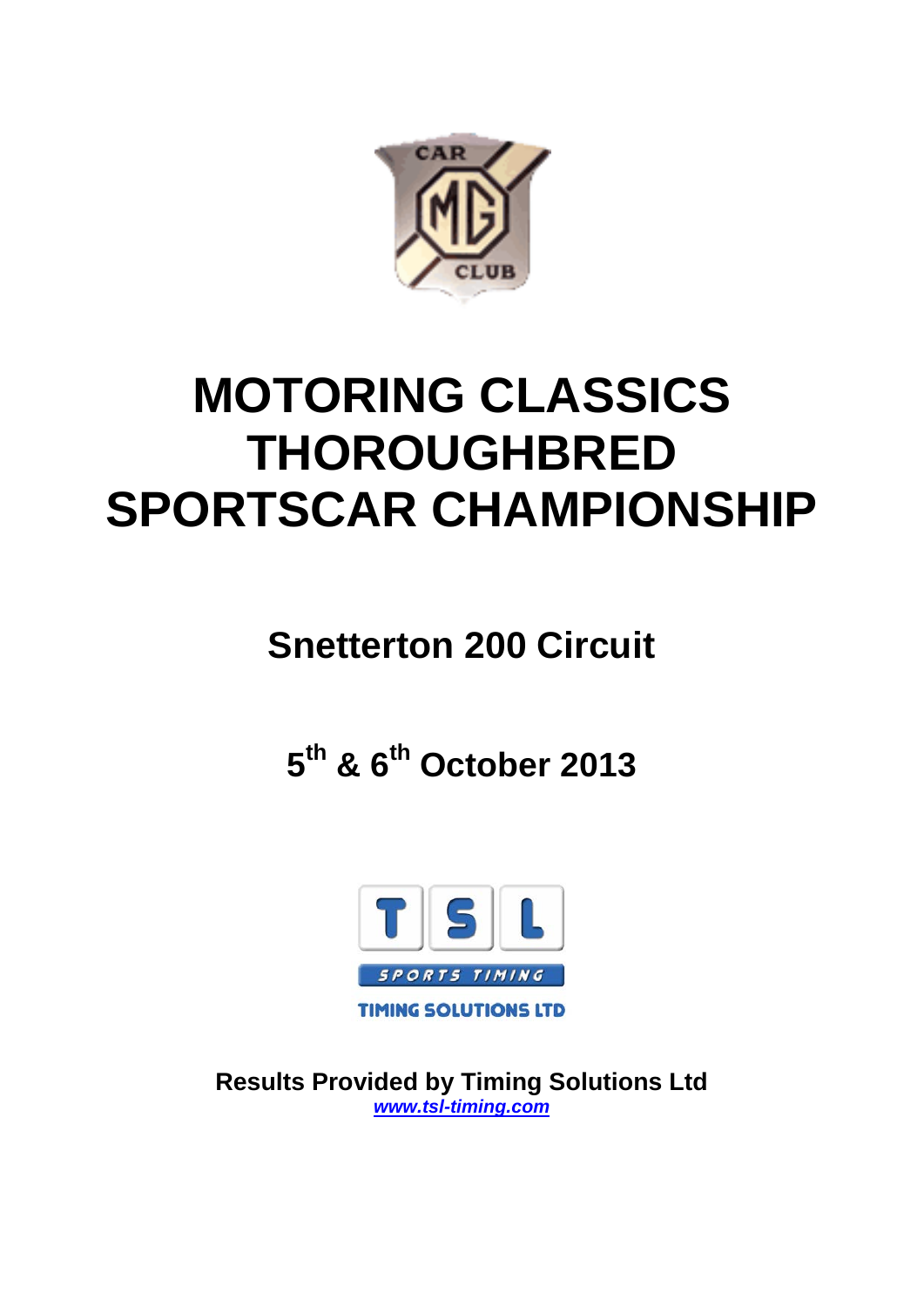#### **Motoring Classics Thoroughbred Sportscar Championship QUALIFYING - RACE 7 - CLASSIFICATION**

| <b>POS</b> | <b>NO</b> | CL           | PIC NAME                     | <b>ENTRY</b>                | TIME     | ON             | <b>LAPS</b> | GAP    | <b>DIFF</b> | <b>MPH</b> |
|------------|-----------|--------------|------------------------------|-----------------------------|----------|----------------|-------------|--------|-------------|------------|
|            | 83        | D            | <sup>1</sup> Rob SPENCER     | MGB GT V8                   | 1:22.550 | 7              | 9           |        |             | 86.52      |
| 2          | 84        | D            | 2 Ollie NEAVES               | MGB V8                      | 1:22.809 | 8              | 8           | 0.259  | 0.259       | 86.25      |
| 3          | 93        | D            | <b>3 Russell MCCARTHY</b>    | MG B GT V8                  | 1:22.932 | 9              | 9           | 0.382  | 0.123       | 86.12      |
| 4          | 92        | D            | 4 Spencer MCCARTHY           | MG B GT V8                  | 1:23.090 | 6              | 6           | 0.540  | 0.158       | 85.96      |
| 5          | 87        | D            | 5 Joe PARRINGTON             | MG B GT V8                  | 1:26.008 | 5              | 10          | 3.458  | 2.918       | 83.04      |
| 6          | 81        | D            | $6$ Ken DEAMER               | MGB GT V8                   | 1:26.496 | 5              | 8           | 3.946  | 0.488       | 82.57      |
|            | 26        | B            | 1 Peter BARNARD              | Elva Courier Mk.1           | 1:28.335 | $\overline{7}$ | 10          | 5.785  | 1.839       | 80.85      |
| 8          | 46        | D            | 7 Simon CRIPPS               | <b>MGB Roadster</b>         | 1:29.176 | 4              | 6           | 6.626  | 0.841       | 80.09      |
| 9          | 61        | C            | 1 Tim FALCE                  | Jaguar Ram 'D' Type Replica | 1:29.428 | 10             | 10          | 6.878  | 0.252       | 79.86      |
| 10         | 41        | B            | <sup>2</sup> Babak FARSIAN   | <b>MGB Roadster</b>         | 1:30.141 | 3              | 6           | 7.591  | 0.713       | 79.23      |
| 11         | 49        | B            | 3 Mark SCOTT                 | <b>MGB Roadster</b>         | 1:30.273 | 9              | 10          | 7.723  | 0.132       | 79.12      |
| 12         | 79        | D            | 8 Jonathan UPCHURCH          | MGB GT V8                   | 1:31.116 | 4              | 10          | 8.566  | 0.843       | 78.38      |
| 13         | 44        | B            | 4 Paul KHOURI                | MGB GT V8                   | 1:31.351 | $\overline{2}$ | 6           | 8.801  | 0.235       | 78.18      |
| 14         | 65        | $\mathsf{C}$ | <sup>2</sup> Tyrone WHITE    | MGB V8 Roadster             | 1:32.204 | 8              | 10          | 9.654  | 0.853       | 77.46      |
| 15         | 36        | B            | 5 Colin JONES                | <b>MGA Twin Cam</b>         | 1:32.236 | 6              | 8           | 9.686  | 0.032       | 77.43      |
| 16         | 33        | B            | 6 Christopher FORREST        | MG <sub>B</sub>             | 1:33.872 | 9              | 9           | 11.322 | 1.636       | 76.08      |
| 17         | 30        | B            | 7 Benjamin TOVEY             | MG B                        | 1:34.337 | 3              | 4           | 11.787 | 0.465       | 75.71      |
| 18         | 74        | $\mathsf{C}$ | <sup>3</sup> Phillip LAMBE   | Triumph TR6                 | 1:34.350 | 9              | 9           | 11.800 | 0.013       | 75.70      |
| 19         | 11        | A            | 1 Martyn CLEWS               | MG Midget/Sprite            | 1:35.828 | 8              | 9           | 13.278 | 1.478       | 74.53      |
| 20         | 47        | B            | 8 Mike MASON                 | <b>MGB Roadster</b>         | 1:35.848 | 8              | 9           | 13.298 | 0.020       | 74.51      |
| 21         | 4         | Α            | <sup>2</sup> Peter HISCOCKS  | <b>MGA Roadster</b>         | 1:43.244 | 2              | 2           | 20.694 | 7.396       | 69.18      |
| 22         | 9         |              | <sup>1</sup> Carl RICHARDSON | Morgan 41368                | 1:43.382 | 4              | 4           | 20.832 | 0.138       | 69.08      |

**Weather / Track : Cloudy / Dry**

These results are provisional until the conclusion of any judicial and technical matters. Start: 11:34 Flag 11:49 End: 11:51

Clerk Of Course : Timekeeper :

Circuit Length = 1.9840 miles Snetterton 200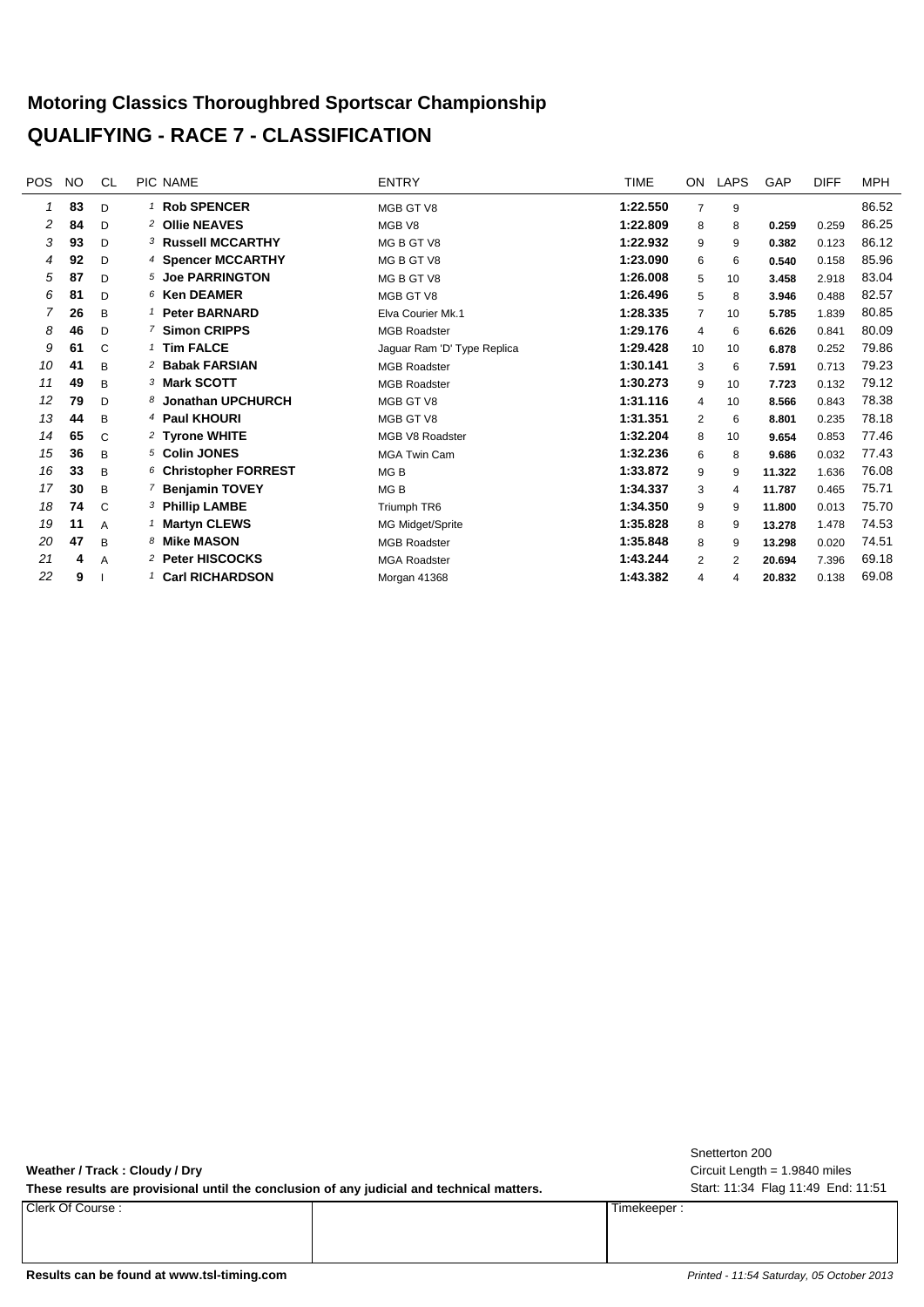# **Motoring Classics Thoroughbred Sportscar Championship QUALIFYING - RACE 7 - LAP ANALYSIS**

DIFF = Difference To Personal Best Lap

| P <sub>1</sub> | <b>Rob SPENCER</b><br>83      |                         |                |                              |
|----------------|-------------------------------|-------------------------|----------------|------------------------------|
| LAP            | <b>LAP TIME</b>               | DIFF                    | MPH            | TIME OF DAY                  |
| 1 -            | 1:23.844                      | 1.294                   | 85.18          | 11:37:20.212                 |
| 2 -            | 1:23.725                      | 1.175                   | 85.30          | 11:38:43.937                 |
| 3 -            | $1:22.946$ (3)                | 0.396                   | 86.11          | 11:40:06.883                 |
| 4 -            | 1:25.162                      | 2.612                   | 83.87          | 11:41:32.045                 |
| 5 -            | $1:22.824$ (2)                | 0.274                   | 86.23          | 11:42:54.869                 |
| 6 -            | 1:23.460                      | 0.910                   | 85.58          | 11:44:18.329                 |
| 7 -<br>8 -     | 1:22.550(1)<br>1:23.335       | 0.785                   | 86.52<br>85.70 | 11:45:40.879<br>11:47:04.214 |
| 9 -            | 1:49.944                      | 27.394                  | 64.96          | 11:48:54.158                 |
| P <sub>2</sub> | <b>Ollie NEAVES</b><br>84.    |                         |                |                              |
| LAP            | <b>LAP TIME</b>               | DIFF                    | <b>MPH</b>     | TIME OF DAY                  |
| 1 -            |                               | 15.812                  | 72.42          | 11:36:40.656                 |
| 2 -            | 1:38.621<br>$1:24.168$ (3)    | 1.359                   | 84.86          | 11:38:04.824                 |
| 3 -            | 1:25.540                      | 2.731                   | 83.49          | 11:39:30.364                 |
| $4 -$          | 1:25.811                      | 3.002                   | 83.23          | 11:40:56.175                 |
| 5 -            | $1:23.475$ (2)                | 0.666                   | 85.56          | 11:42:19.650                 |
| 6 -            | 1:46.729                      | 23.920                  | 66.92          | 11:44:06.379                 |
| 7 -            | 1:34.161                      | 11.352                  | 75.85          | 11:45:40.540                 |
| 8 -            | 1:22.809(1)                   |                         | 86.25          | 11:47:03.349                 |
| P <sub>3</sub> | 93                            | <b>Russell MCCARTHY</b> |                |                              |
| LAP            | <b>LAP TIME</b>               | <b>DIFF</b>             | MPH            | <b>TIME OF DAY</b>           |
| 1 -            | 1:44.336                      | 21.404                  | 68.45          | 11:36:40.092                 |
| 2 -            | 1:25.701                      | 2.769                   | 83.34          | 11:38:05.793                 |
| 3 -            | 1:26.271                      | 3.339                   | 82.79          | 11:39:32.064                 |
| $4 -$          | $1:23.463$ (3)                | 0.531                   | 85.57          | 11:40:55.527                 |
| 5 -            | 1:24.698                      | 1.766                   | 84.32          | 11:42:20.225                 |
| 6 -            | 1:36.580                      | 13.648                  | 73.95          | 11:43:56.805                 |
| 7 -<br>8 -     | 1:23.016<br>(2)               | 0.084<br>12.045         | 86.03          | 11:45:19.821<br>11:46:54.798 |
| 9 -            | 1:34.977<br>1:22.932(1)       |                         | 75.20<br>86.12 | 11:48:17.730                 |
| <b>P4</b>      | 92                            | <b>Spencer MCCARTHY</b> |                |                              |
| LAP            | <b>LAP TIME</b>               | <b>DIFF</b>             | <b>MPH</b>     | TIME OF DAY                  |
|                |                               |                         |                |                              |
| 1 -<br>2 -     | 1:33.239                      | 10.149                  | 76.60<br>84.95 | 11:36:15.250<br>11:37:39.328 |
| 3 -            | $1:24.078$ (3)<br>1:24.839    | 0.988<br>1.749          | 84.18          | 11:39:04.167                 |
| $4 -$          | 1:23.135<br>(2)               | 0.045                   | 85.91          | 11:40:27.302                 |
| 5 -            | 1:32.272                      | 9.182                   | 77.40          | 11:41:59.574                 |
| 6 -            | 1:23.090(1)                   |                         | 85.96          | 11:43:22.664                 |
| <b>P5</b>      | 87.                           | <b>Joe PARRINGTON</b>   |                |                              |
| LAP            | <b>LAP TIME</b>               | DIFF                    | MPH            | TIME OF DAY                  |
| 1 -            | 1:36.660                      | 10.652                  | 73.89          | 11:36:25.318                 |
| 2 -            | 1:28.770                      | 2.762                   | 80.46          | 11:37:54.088                 |
| 3 -            | 1:28.466                      | 2.458                   | 80.73          | 11:39:22.554                 |
| 4 -            | 1:27.001                      | 0.993                   | 82.09          | 11:40:49.555                 |
| 5 -            | 1:26.008(1)                   |                         | 83.04          | 11:42:15.563                 |
| 6 -            | 1:27.867                      | 1.859                   | 81.28          | 11:43:43.430                 |
| $7 -$          | 1:44.546<br>Р                 | 18.538                  | 68.31          | 11:45:27.976                 |
| 8 -            | 1:31.190                      | 5.182                   | 78.32          | 11:46:59.166                 |
| 9 -<br>10 -    | 1:26.790(3)<br>$1:26.353$ (2) | 0.782<br>0.345          | 82.29<br>82.71 | 11:48:25.956<br>11:49:52.309 |
| P <sub>6</sub> | <b>Ken DEAMER</b><br>81       |                         |                |                              |
|                |                               |                         |                |                              |
| LAP            | <b>LAP TIME</b>               | <b>DIFF</b>             | <b>MPH</b>     | TIME OF DAY                  |

**Weather / Track : Cloudy / Dry**

|                 | DIFF = Difference To Personal Best Lap |                |                |                              |
|-----------------|----------------------------------------|----------------|----------------|------------------------------|
| $1 -$           | 1:34.898                               | 8.402          | 75.26          | 11:35:59.222                 |
| 2 -             | 1:27.988                               | 1.492          | 81.17          | 11:37:27.210                 |
| 3 -             | 1:27.099                               | 0.603          | 82.00          | 11:38:54.309                 |
| 4 -             | 1:27.523                               | 1.027          | 81.60          | 11:40:21.832                 |
| 5 -             | 1:26.496 (1)                           |                | 82.57          | 11:41:48.328                 |
| 6 -             | 1:27.857                               | 1.361          | 81.29          | 11:43:16.185                 |
| 7 -             | $1:27.072$ (3)                         | 0.576          | 82.03          | 11:44:43.257                 |
| 8 -             | 1:26.867 (2)                           | 0.371          | 82.22          | 11:46:10.124                 |
| P7              | <b>Peter BARNARD</b><br>26             |                |                |                              |
| LAP             | <b>LAP TIME</b>                        | DIFF           | MPH            | <b>TIME OF DAY</b>           |
|                 |                                        |                |                |                              |
| $1 -$<br>$2 -$  | 1:37.214                               | 8.879<br>3.005 | 73.47          | 11:36:27.544                 |
| 3 -             | 1:31.340<br>1:30.009                   | 1.674          | 78.19<br>79.35 | 11:37:58.884<br>11:39:28.893 |
| 4 -             | 1:31.929                               | 3.594          | 77.69          | 11:41:00.822                 |
| 5 -             | 1:30.466                               | 2.131          | 78.95          | 11:42:31.288                 |
| 6 -             | 1:29.729                               | 1.394          | 79.60          | 11:44:01.017                 |
| 7 -             | 1:28.335(1)                            |                | 80.85          | 11:45:29.352                 |
| 8 -             | $1:29.203$ (2)                         | 0.868          | 80.07          | 11:46:58.555                 |
| 9 -             | 1:29.523(3)                            | 1.188          | 79.78          | 11:48:28.078                 |
| $10 -$          | 1:29.602                               | 1.267          | 79.71          | 11:49:57.680                 |
| P8              | <b>Simon CRIPPS</b><br>46              |                |                |                              |
| LAP             | <b>LAP TIME</b>                        | DIFF           | <b>MPH</b>     | TIME OF DAY                  |
| $1 -$           | 1:41.328                               | 12.152         | 70.48          | 11:36:15.687                 |
| 2 -             | 1:31.857                               | 2.681          | 77.75          | 11:37:47.544                 |
| 3 -             | $1:29.582$ (2)                         | 0.406          | 79.73          | 11:39:17.126                 |
| $4 -$           | 1:29.176 (1)                           |                | 80.09          | 11:40:46.302                 |
| 5 -             | 1:30.940                               | 1.764          | 78.54          | 11:42:17.242                 |
| 6 -             | $1:29.956$ (3)                         | 0.780          | 79.40          | 11:43:47.198                 |
|                 |                                        |                |                |                              |
| P <sub>9</sub>  | <b>Tim FALCE</b><br>61                 |                |                |                              |
|                 |                                        |                |                |                              |
| LAP             | <b>LAP TIME</b>                        | <b>DIFF</b>    | <b>MPH</b>     | TIME OF DAY                  |
| $1 -$           | 1:47.149                               | 17.721         | 66.65          | 11:36:17.844                 |
| 2 -             | 1:33.536                               | 4.108          | 76.36          | 11:37:51.380                 |
| 3 -             | 1:31.747                               | 2.319          | 77.85          | 11:39:23.127                 |
| 4 -             | 1:35.314                               | 5.886          | 74.93          | 11:40:58.441                 |
| 5 -             | $1:31.196$ (3)                         | 1.768          | 78.32          | 11:42:29.637                 |
| 6 -             | 1:31.729                               | 2.301          | 77.86          | 11:44:01.366                 |
| 7 -             | 1:31.470                               | 2.042          | 78.08          | 11:45:32.836                 |
| 8 -             | 1:29.976 (2)                           | 0.548          | 79.38          | 11:47:02.812                 |
| 9 -<br>10 -     | 1:31.537<br>1:29.428 (1)               | 2.109          | 78.02<br>79.86 | 11:48:34.349<br>11:50:03.777 |
|                 | 41                                     |                |                |                              |
| P <sub>10</sub> | <b>Babak FARSIAN</b>                   |                |                |                              |
| LAP             | <b>LAP TIME</b>                        | DIFF           | MPH            | <b>TIME OF DAY</b>           |
| $1 -$           | 1:37.634                               | 7.493          | 73.15          | 11:36:03.202                 |
| 2 -             | 1:31.329                               | 1.188          | 78.20          | 11:37:34.531                 |
| 3 -             | 1:30.141(1)                            |                | 79.23          | 11:39:04.672                 |
| 4 -<br>5 -      | $1:30.828$ (2)                         | 0.687          | 78.63          | 11:40:35.500                 |
| $6 -$           | $1:30.968$ (3)<br>1:31.028             | 0.827<br>0.887 | 78.51<br>78.46 | 11:42:06.468<br>11:43:37.496 |
|                 |                                        |                |                |                              |
| <b>P11</b>      | <b>Mark SCOTT</b><br>49.               |                |                |                              |
| LAP             | <b>LAP TIME</b>                        | DIFF           | <b>MPH</b>     | TIME OF DAY                  |
| $1 -$           | 1:40.059                               | 9.786          | 71.38          | 11:36:31.668                 |
| 2 -             | 1:33.091                               | 2.818          | 76.72          | 11:38:04.759                 |
| 3 -             | 1:34.620                               | 4.347          | 75.48          | 11:39:39.379                 |
| 4 -             | 1:34.213                               | 3.940          | 75.81          | 11:41:13.592                 |
| $5 -$           | 1:32.257                               | 1.984          | 77.42<br>200   | 11:42:45.849                 |

Snetterton 200

Start: 11:34 Flag 11:49 End: 11:51 Circuit Length = 1.9840 miles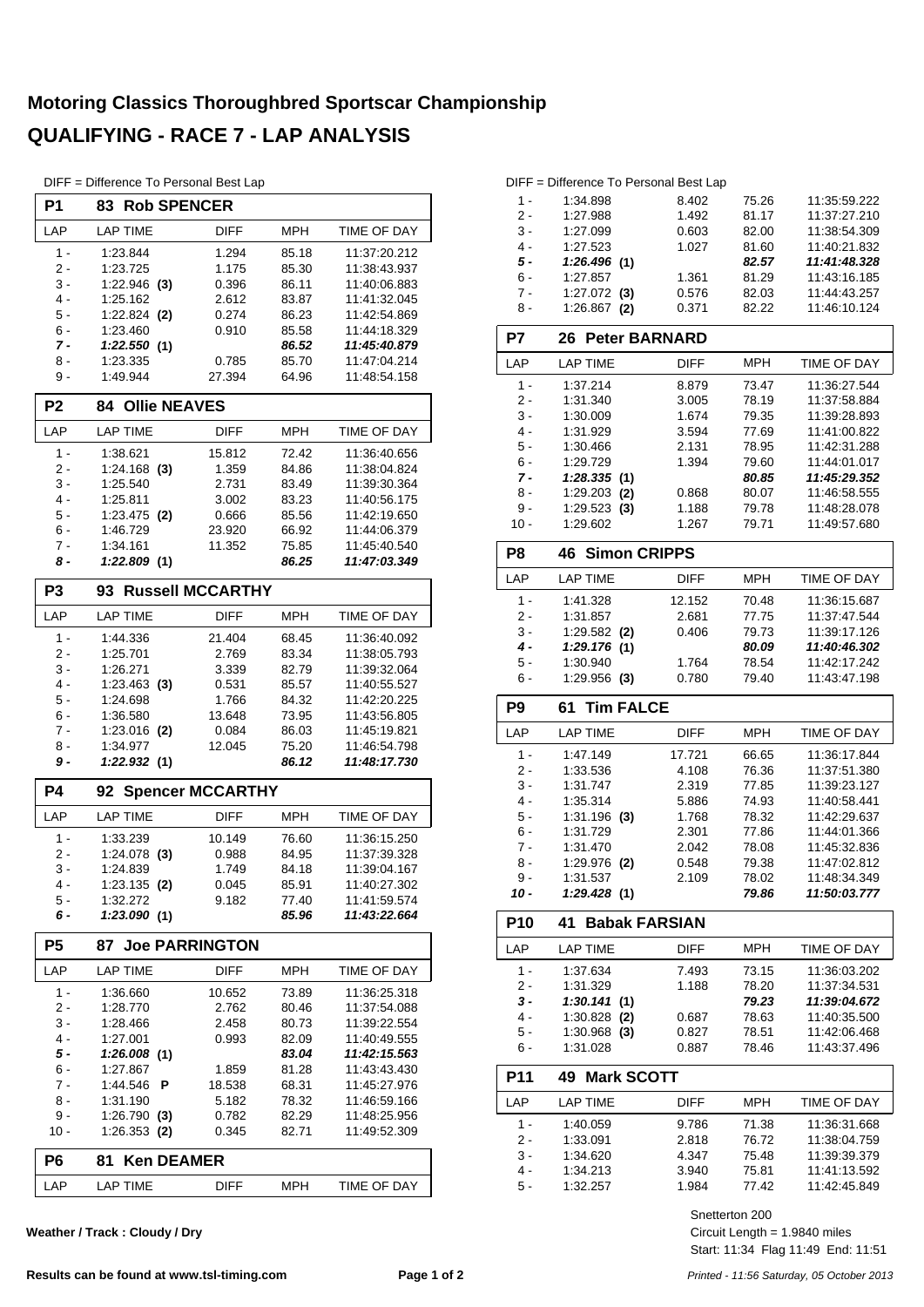## **Motoring Classics Thoroughbred Sportscar Championship QUALIFYING - RACE 7 - LAP ANALYSIS**

|                 | DIFF = Difference To Personal Best Lap |                            |                |                              |
|-----------------|----------------------------------------|----------------------------|----------------|------------------------------|
| $6 -$           | 1:31.623                               | 1.350                      | 77.95          | 11:44:17.472                 |
| $7 -$           | $1:31.019$ (2)                         | 0.746                      | 78.47          | 11:45:48.491                 |
| 8 -             | $1:31.103$ (3)                         | 0.830                      | 78.40          | 11:47:19.594                 |
| 9 -             | 1:30.273(1)                            |                            | 79.12          | 11:48:49.867                 |
| 10 -            | 1:31.858                               | 1.585                      | 77.75          | 11:50:21.725                 |
| <b>P12</b>      | 79                                     | <b>Jonathan UPCHURCH</b>   |                |                              |
| LAP             | <b>LAP TIME</b>                        | <b>DIFF</b>                | <b>MPH</b>     | <b>TIME OF DAY</b>           |
| $1 -$           | 1:43.766                               | 12.650                     | 68.83          | 11:36:44.198                 |
| $2 -$           | 1:34.082                               | 2.966                      | 75.91          | 11:38:18.280                 |
| 3 -             | 1:31.903<br>(2)                        | 0.787                      | 77.71          | 11:39:50.183                 |
| 4 -             | 1:31.116<br>(1)                        |                            | 78.38          | 11:41:21.299                 |
| 5 -             | 1:32.065<br>(3)                        | 0.949                      | 77.58          | 11:42:53.364                 |
| 6 -             | 1:32.524                               | 1.408                      | 77.19          | 11:44:25.888                 |
| $7 -$           | 1:32.516                               | 1.400                      | 77.20          | 11:45:58.404                 |
| 8 -<br>9 -      | 1:32.630<br>1:37.593                   | 1.514<br>6.477             | 77.10<br>73.18 | 11:47:31.034<br>11:49:08.627 |
| $10 -$          | 1:39.479                               | 8.363                      | 71.79          | 11:50:48.106                 |
|                 |                                        |                            |                |                              |
| P <sub>13</sub> | <b>44 Paul KHOURI</b>                  |                            |                |                              |
| LAP             | <b>LAP TIME</b>                        | <b>DIFF</b>                | <b>MPH</b>     | TIME OF DAY                  |
| $1 -$<br>2 -    | 1:39.388<br>1:31.351                   | 8.037                      | 71.86<br>78.18 | 11:36:06.559<br>11:37:37.910 |
| 3 -             | (1)<br>1:32.253<br>(3)                 | 0.902                      | 77.42          | 11:39:10.163                 |
| 4 -             | 1:31.756 (2)                           | 0.405                      | 77.84          | 11:40:41.919                 |
| 5 -             | 1:32.276                               | 0.925                      | 77.40          | 11:42:14.195                 |
| 6 -             | 1:35.055                               | 3.704                      | 75.14          | 11:43:49.250                 |
|                 |                                        |                            |                |                              |
| P <sub>14</sub> | 65<br><b>Tyrone WHITE</b>              |                            |                |                              |
| LAP             | <b>LAP TIME</b>                        | <b>DIFF</b>                | <b>MPH</b>     | TIME OF DAY                  |
|                 |                                        |                            |                |                              |
| $1 -$           | 1:39.916                               | 7.712                      | 71.48          | 11:36:21.066                 |
| 2 -             | 1:34.418                               | 2.214                      | 75.64          | 11:37:55.484                 |
| 3 -             | 1:32.668                               | 0.464                      | 77.07          | 11:39:28.152                 |
| $4 -$           | 1:35.122                               | 2.918                      | 75.08          | 11:41:03.274                 |
| 5 -             | 1:33.670                               | 1.466                      | 76.25          | 11:42:36.944                 |
| $6 -$           | 1:33.133                               | 0.929                      | 76.69          | 11:44:10.077                 |
| $7 -$           | 1:33.227                               | 1.023                      | 76.61          | 11:45:43.304                 |
| 8 -             | 1:32.204<br>(1)                        |                            | 77.46          | 11:47:15.508                 |
| 9 -             | 1:32.476<br>(3)                        | 0.272                      | 77.23          | 11:48:47.984                 |
| 10 -            | 1:32.260 (2)                           | 0.056                      | 77.41          | 11:50:20.244                 |
| <b>P15</b>      | <b>Colin JONES</b><br>36               |                            |                |                              |
| LAP             | <b>LAP TIME</b>                        | <b>DIFF</b>                | <b>MPH</b>     | TIME OF DAY                  |
| $1 -$           | 1:51.699                               | 19.463                     | 63.94          | 11:36:20.952                 |
| 2 -             | 1:36.879                               | 4.643                      | 73.72          | 11:37:57.831                 |
| 3 -             | 1:32.507                               | 0.271                      | 77.21          | 11:39:30.338                 |
| 4 -             | 1:33.442                               | 1.206                      | 76.43          | 11:41:03.780                 |
| 5 -             | $1:32.296$ (2)                         | 0.060                      | 77.38          | 11:42:36.076                 |
| 6 -             | 1:32.236(1)                            |                            | 77.43          | 11:44:08.312                 |
| 7 -<br>8 -      | 1:32.616<br>$1:32.393$ (3)             | 0.380<br>0.157             | 77.11<br>77.30 | 11:45:40.928<br>11:47:13.321 |
| P16             | 33                                     | <b>Christopher FORREST</b> |                |                              |
|                 |                                        |                            |                |                              |
| LAP             | <b>LAP TIME</b>                        | <b>DIFF</b>                | MPH            | TIME OF DAY                  |
| $1 -$<br>2 -    | 1:44.388<br>1:37.815                   | 10.516<br>3.943            | 68.42          | 11:36:48.910<br>11:38:26.725 |
| 3 -             | 1:38.917                               | 5.045                      | 73.02<br>72.20 | 11:40:05.642                 |
| 4 -             | 1:36.348                               | 2.476                      | 74.13          | 11:41:41.990                 |
| 5 -<br>$6 -$    | 1:35.136                               | 1.264                      | 75.07          | 11:43:17.126                 |

**Weather / Track : Cloudy / Dry**

|       | DIFF = Difference To Personal Best Lap |       |        |              |
|-------|----------------------------------------|-------|--------|--------------|
| $7 -$ | $1:34.590$ (3)                         | 0.718 | 75.51  | 11:46:26.905 |
| 8 -   | $1:34.504$ (2)                         | 0.632 | 75.57  | 11:48:01.409 |
|       | 4.99.070.141                           |       | 70. OO | 11.10.25.004 |

| 9 -             | 1:33.872(1)                |                        | 76.08          | 11:49:35.281       |
|-----------------|----------------------------|------------------------|----------------|--------------------|
| P17             | 30 Benjamin TOVEY          |                        |                |                    |
| LAP             | <b>LAP TIME</b>            | <b>DIFF</b>            | MPH            | TIME OF DAY        |
| $1 -$           | $1:35.457$ (2)             | 1.120                  | 74.82          | 11:38:02.631       |
| $2-$            | $1:36.399$ (3)             | 2.062                  | 74.09          | 11:39:39.030       |
| 3 -             | 1:34.337(1)                |                        | 75.71          | 11:41:13.367       |
| 4 -             | 1:36.624                   | 2.287                  | 73.92          | 11:42:49.991       |
| P <sub>18</sub> | <b>Phillip LAMBE</b><br>74 |                        |                |                    |
| LAP             | <b>LAP TIME</b>            | <b>DIFF</b>            | <b>MPH</b>     | <b>TIME OF DAY</b> |
| $1 -$           | 1:45.788                   | 11.438                 | 67.51          | 11:36:40.106       |
| $2-$            | 1:40.900                   | 6.550                  | 70.78          | 11:38:21.006       |
| 3 -             | 1:38.640                   | 4.290                  | 72.41          | 11:39:59.646       |
| 4 -             | 1:37.792                   | 3.442                  | 73.03          | 11:41:37.438       |
| 5 -             | 1:38.695                   | 4.345                  | 72.36          | 11:43:16.133       |
| $6 -$           | 1:36.973(3)                | 2.623                  | 73.65          | 11:44:53.106       |
| 7 -             | 1:37.620                   | 3.270                  | 73.16          | 11:46:30.726       |
| 8 -             | $1:35.617$ (2)             | 1.267                  | 74.69          | 11:48:06.343       |
| 9 -             | 1:34.350(1)                |                        | 75.70          | 11:49:40.693       |
| P <sub>19</sub> | <b>Martyn CLEWS</b><br>11  |                        |                |                    |
| LAP             | <b>LAP TIME</b>            | <b>DIFF</b>            | <b>MPH</b>     | <b>TIME OF DAY</b> |
| $1 -$           | 1:47.484                   | 11.656                 | 66.45          | 11:36:40.293       |
| 2 -             | 1:42.145                   | 6.317                  | 69.92          | 11:38:22.438       |
| 3 -             | 1:38.415                   | 2.587                  | 72.57          | 11:40:00.853       |
| 4 -             | 1:38.214                   | 2.386                  | 72.72          | 11:41:39.067       |
| 5 -             | 1:38.243                   | 2.415                  | 72.70          | 11:43:17.310       |
| 6 -             | 1:38.116                   | 2.288                  | 72.79          | 11:44:55.426       |
| 7 -             | 1:36.969 (2)               | 1.141                  | 73.65          | 11:46:32.395       |
| 8 -             | 1:35.828(1)                |                        | 74.53          | 11:48:08.223       |
| 9 -             | $1:37.115$ (3)             | 1.287                  | 73.54          | 11:49:45.338       |
| <b>P20</b>      | <b>Mike MASON</b><br>47    |                        |                |                    |
| LAP             | <b>LAP TIME</b>            | <b>DIFF</b>            | <b>MPH</b>     | TIME OF DAY        |
| 1 -             | 1:46.927                   | 11.079                 | 66.79          | 11:36:19.138       |
| $2-$            | 1:39.666                   | 3.818                  | 71.66          | 11:37:58.804       |
| 3 -             | 1:39.429                   | 3.581                  | 71.83          | 11:39:38.233       |
| 4 -             | 1:38.186                   | 2.338                  | 72.74          | 11:41:16.419       |
| 5 -             | 1:37.508                   | 1.660                  | 73.25          | 11:42:53.927       |
| 6 -             | 1:37.378                   | 1.530                  | 73.34          | 11:44:31.305       |
| 7 -             | $1:36.858$ (3)             | 1.010                  | 73.74          | 11:46:08.163       |
| 8 -<br>9 -      | 1:35.848(1)                |                        | 74.51<br>74.03 | 11:47:44.011       |
|                 | $1:36.474$ (2)             | 0.626                  |                | 11:49:20.485       |
| P21             | <b>Peter HISCOCKS</b><br>4 |                        |                |                    |
| LAP             | <b>LAP TIME</b>            | DIFF                   | MPH            | TIME OF DAY        |
| 1 -             | 1:51.089                   | 7.845                  | 64.29          | 11:36:27.606       |
| 2 -             | 1:43.244(1)                |                        | 69.18          | 11:38:10.850       |
| <b>P22</b>      | 9                          | <b>Carl RICHARDSON</b> |                |                    |
| LAP             | <b>LAP TIME</b>            | <b>DIFF</b>            | <b>MPH</b>     | TIME OF DAY        |
| 1 -             | 1:51.431                   | 8.049                  | 64.09          | 11:36:13.242       |

Start: 11:34 Flag 11:49 End: 11:51 Circuit Length = 1.9840 miles Snetterton 200

2 - 1:46.026 (3) 2.644 67.36 11:37:59.268 3 - 1:45.589 2.207 11:39:44.857 **(2)** 67.64 *4 - 1:43.382 11:41:28.239* **(1)** *69.08*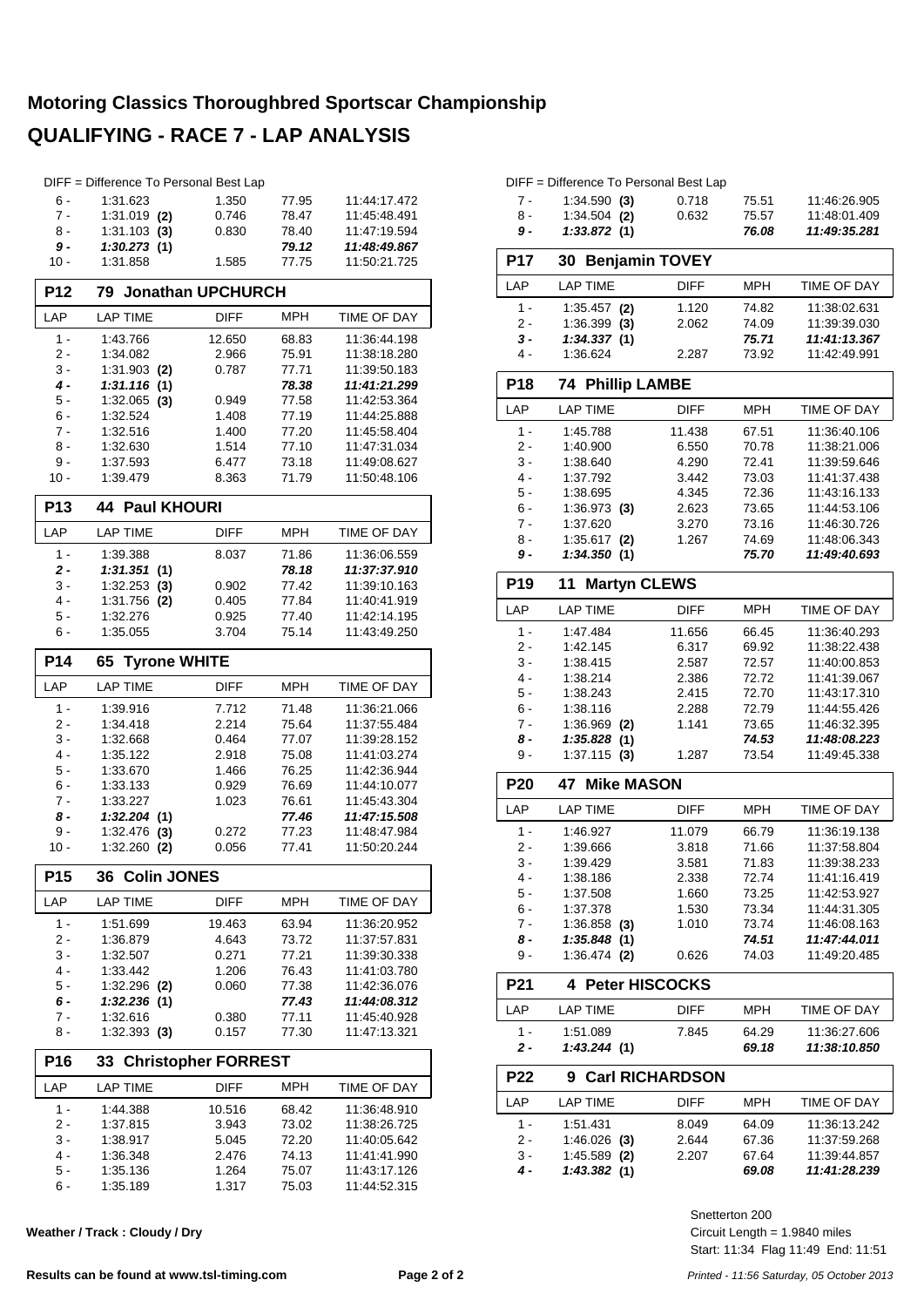#### **Motoring Classics Thoroughbred Sportscar Championship RACE 7 - GRID**



Clerk Of Course : Timekeeper :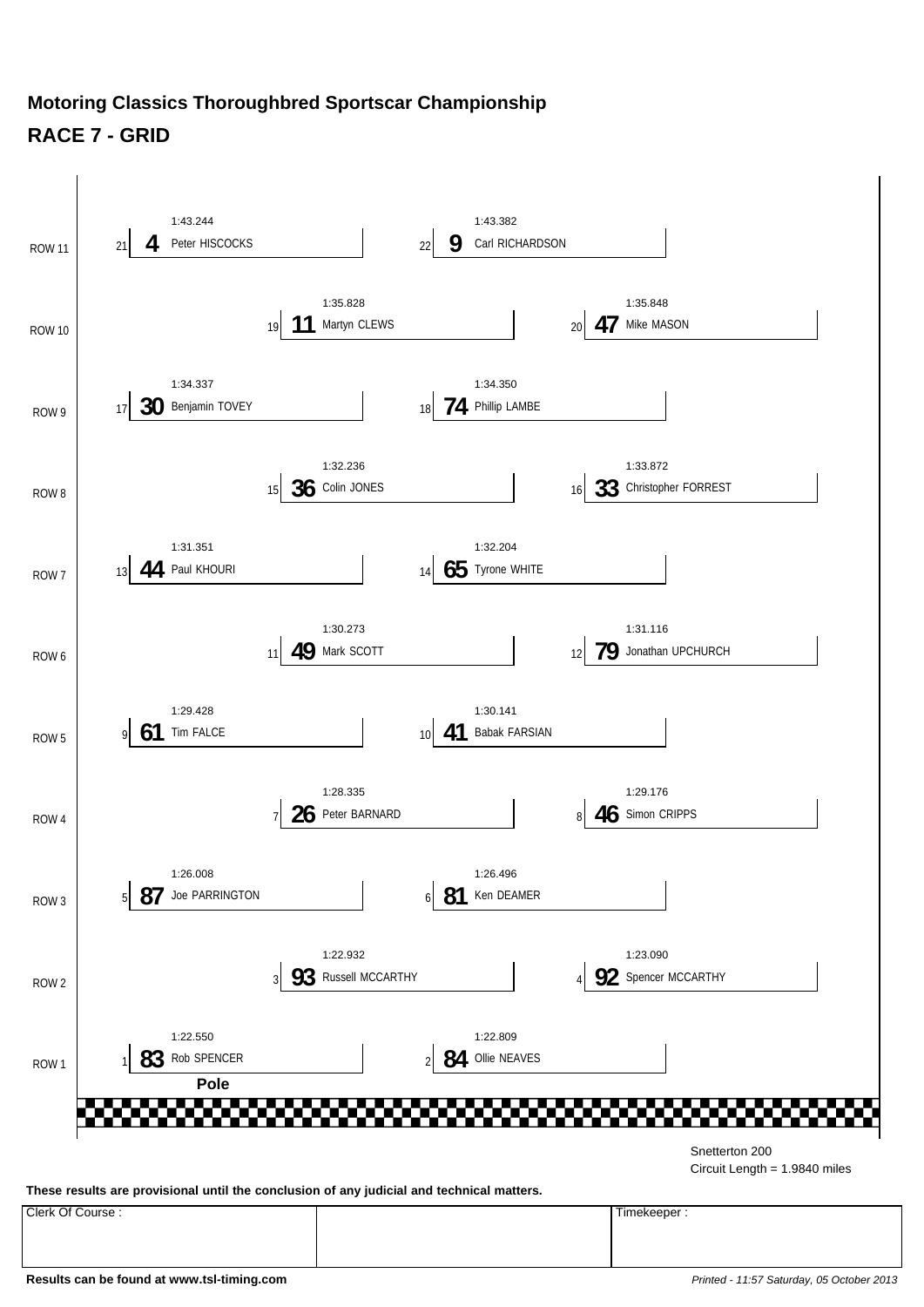### **Motoring Classics Thoroughbred Sportscar Championship RACE 7 - CLASSIFICATION**

| <b>POS</b> | <b>NO</b> | CL | PIC NAME                | <b>ENTRY</b>                | LAPS | <b>TIME</b> | GAP    | <b>DIFF</b> | <b>MPH</b> | <b>BEST</b> | ON             |
|------------|-----------|----|-------------------------|-----------------------------|------|-------------|--------|-------------|------------|-------------|----------------|
|            | 93        | D  | 1 Russell MCCARTHY      | MG B GT V8                  | 13   | 21:21.465   |        |             | 72.45      | 1:22.988    | 3              |
| 2          | 84        | D  | 2 Ollie NEAVES          | MGB V8                      | 13   | 21:21.627   | 0.162  | 0.162       | 72.44      | 1:22.712    | 12             |
| 3          | 83        | D  | 3 Rob SPENCER           | MGB GT V8                   | 13   | 21:27.414   | 5.949  | 5.787       | 72.12      | 1:23.346    | $\overline{4}$ |
| 4          | 86        | D  | 4 Neil FOWLER           | MGB GT                      | 13   | 21:30.426   | 8.961  | 3.012       | 71.95      | 1:25.109    | 2              |
| 5          | 91        | D  | 5 Ian PRIOR             | MGB GT V8                   | 13   | 21:31.499   | 10.034 | 1.073       | 71.89      | 1:24.224    | 13             |
| 6          | 81        | D  | 6 Ken DEAMER            | MGB GT V8                   | 13   | 21:43.162   | 21.697 | 11.663      | 71.25      | 1:27.161    | $\overline{4}$ |
|            | 26        | B  | 1 Peter BARNARD         | Elva Courier Mk.1           | 13   | 21:46.495   | 25.030 | 3.333       | 71.07      | 1:29.377    | -13            |
| 8          | 61        | C  | 1 Tim FALCE             | Jaguar Ram 'D' Type Replica | 13   | 21:48.333   | 26.868 | 1.838       | 70.97      | 1:29.104    | -13            |
| 9          | 36        | Β  | 2 Colin JONES           | <b>MGA Twin Cam</b>         | 13   | 21:51.968   | 30.503 | 3.635       | 70.77      | 1:31.054    | -13            |
| 10         | 44        | B  | 3 Paul KHOURI           | MGB GT V8                   | 13   | 21:58.110   | 36.645 | 6.142       | 70.44      | 1:33.198    | $\overline{4}$ |
| 11         | 49        | Β  | 4 Mark SCOTT            | <b>MGB Roadster</b>         | 13   | 21:59.714   | 38.249 | 1.604       | 70.35      | 1:30.798    | $\overline{4}$ |
| 12         | 74        | C  | 2 Phillip LAMBE         | Triumph TR6                 | 13   | 22:04.028   | 42.563 | 4.314       | 70.12      | 1:33.602    | 12             |
| 13         | 33        | B  | 5 Christopher FORREST   | MG <sub>B</sub>             | 13   | 22:04.836   | 43.371 | 0.808       | 70.08      | 1:33.671    | 12             |
| 14         | 47        | B  | 6 Mike MASON            | <b>MGB Roadster</b>         | 13   | 22:06.185   | 44.720 | 1.349       | 70.01      | 1:34.293    | 12             |
| 15         | 11        | Α  | 1 Martyn CLEWS          | MG Midget/Sprite            | 12   | 21:58.748   | 1 Lap  | 1 Lap       | 64.99      | 1:38.479    | 11             |
| 16         | 4         | Α  | 2 Peter HISCOCKS        | <b>MGA Roadster</b>         | 12   | 22:07.184   | 1 Lap  | 8.436       | 64.58      | 1:41.577    | $\overline{4}$ |
| 17         | 9         |    | 1 Carl RICHARDSON       | Morgan 41368                | 12   | 22:10.561   | 1 Lap  | 3.377       | 64.41      | 1:41.493    | 12             |
|            |           |    |                         | <b>NOT CLASSIFIED</b>       |      |             |        |             |            |             |                |
| <b>DNF</b> | 46        | D  | <b>Simon CRIPPS</b>     | <b>MGB Roadster</b>         | 8    | 13:43.088   | 5 Laps | 4 Laps      | 69.42      | 1:30.046    | $\overline{2}$ |
| <b>DNF</b> | 87        | D  | <b>Joe PARRINGTON</b>   | MG B GT V8                  | 5    | 7:38.718    | 8 Laps | 3 Laps      | 77.85      | 1:28.279    | 3              |
| <b>DNF</b> | 92        | D  | <b>Spencer MCCARTHY</b> | MG B GT V8                  | 4    | 5:37.304    | 9 Laps | 1 Lap       | 84.70      | 1:22.767    | $\overline{4}$ |
|            |           |    |                         | <b>FASTEST LAP</b>          |      |             |        |             |            |             |                |
|            | 84        | D  | <b>Ollie NEAVES</b>     | MGB V8                      | 12   | 1:22.712    |        | 86.35 mph   |            | 138.97 kph  |                |
|            | 61        | C  | <b>Tim FALCE</b>        | Jaguar Ram 'D' Type Replica | 13   | 1:29.104    |        | 80.15 mph   |            | 129.00 kph  |                |
|            | 26        | B  | Peter BARNARD           | Elva Courier Mk.1           | 13   | 1:29.377    |        | 79.91 mph   |            | 128.61 kph  |                |
|            | 11        | A  | Martyn CLEWS            | MG Midget/Sprite            | 11   | 1:38.479    |        | 72.52 mph   |            | 116.72 kph  |                |
|            | 9         |    | <b>Carl RICHARDSON</b>  | Morgan 41368                | 12   | 1:41.493    |        | 70.37 mph   |            | 113.25 kph  |                |

These results are provisional until the conclusion of any judicial and technical matters. Start: 16:13 Flag 16:35 End: 16:36

Clerk Of Course : Timekeeper :

Circuit Length = 1.9840 miles Snetterton 200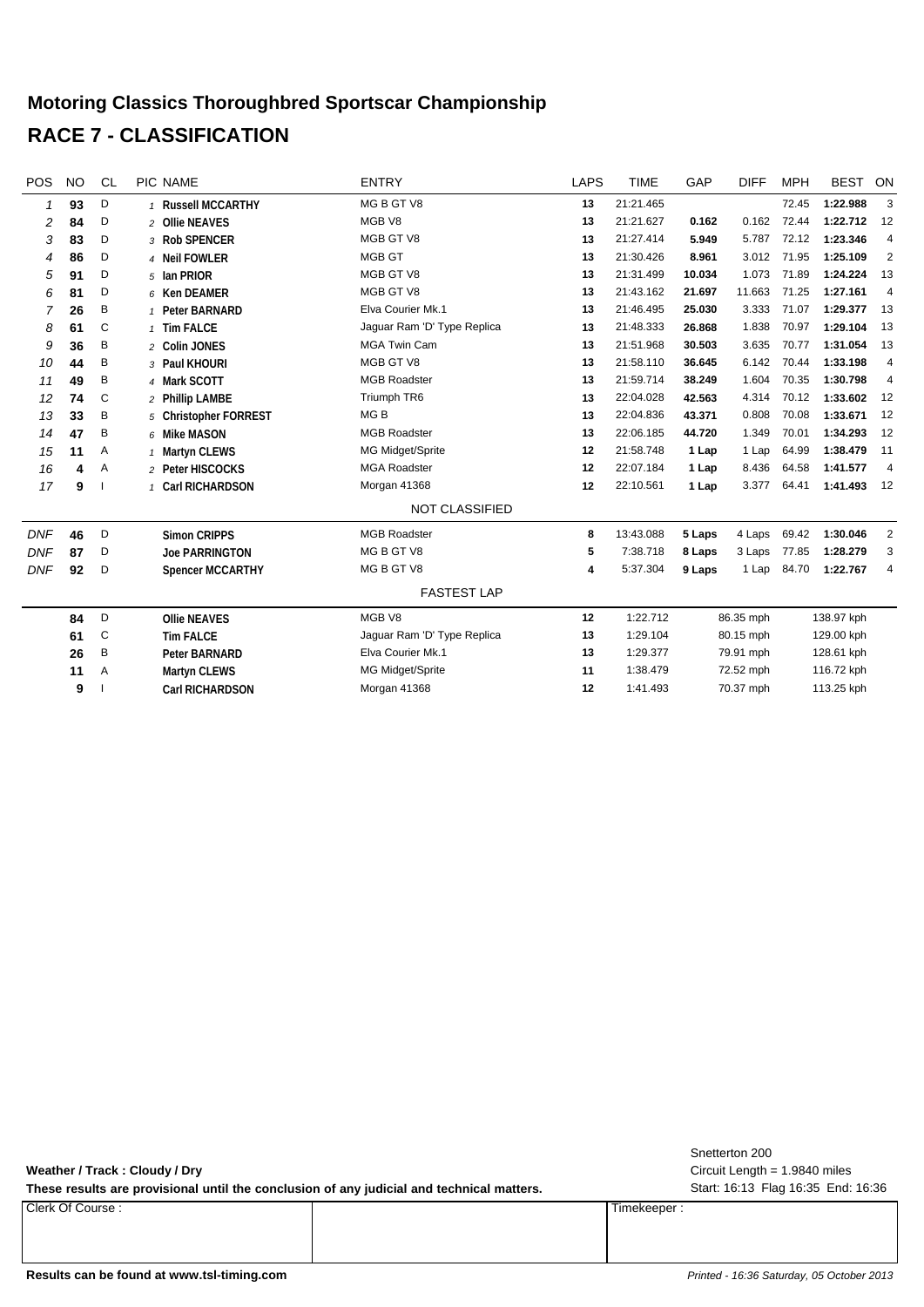## **Motoring Classics Thoroughbred Sportscar Championship RACE 7 - LAP CHART**

|     | LAP <sub>1</sub> |                 |     | LAP <sub>2</sub> |                 |    | LAP <sub>3</sub> |                 |     | LAP <sub>4</sub> |                 |     | LAP <sub>5</sub> |                 |
|-----|------------------|-----------------|-----|------------------|-----------------|----|------------------|-----------------|-----|------------------|-----------------|-----|------------------|-----------------|
| NO. | <b>BEHIND</b>    | <b>LAP TIME</b> | NO. | <b>BEHIND</b>    | <b>LAP TIME</b> | NO | <b>BEHIND</b>    | <b>LAP TIME</b> | NO. | <b>BEHIND</b>    | <b>LAP TIME</b> | NO. | <b>BEHIND</b>    | <b>LAP TIME</b> |
| 92  |                  | 1:28.897        | 92  |                  | 1:22.782        | 92 |                  | 1:22.858        | 92  |                  | 1:22.767        | 93  |                  | 1:23.334        |
| 93  | 0.781            | 1:29.678        | 93  | 1.917            | 1:23.918        | 93 | 2.047            | 1:22.988        | 93  | 2.606            | 1:23.326        | 84  | 0.486            | 1:23.514        |
| 84  | 1.269            | 1:30.166        | 84  | 2.380            | 1:23.893        | 84 | 2.378            | 1:22.856        | 84  | 2.912            | 1:23.301        | 9   | 1 Lap            | 1:41.587        |
| 83  | 1.930            | 1:30.827        | 83  | 3.568            | 1:24.420        | 83 | 4.851            | 1:24.141        | 83  | 5.430            | 1:23.346        | 83  | 4.431            | 1:24.941        |
| 81  | 5.756            | 1:34.653        | 81  | 10.473           | 1:27.499        | 91 | 14.572           | 1:25.372        | 91  | 16.510           | 1:24.705        | 91  | 16.053           | 1:25.483        |
| 86  | 8.523            | 1:37.420        | 86  | 10.850           | 1:25.109        | 86 | 14.746           | 1:26.754        | 86  | 17.406           | 1:25.427        | 86  | 16.727           | 1:25.261        |
| 26  | 8.706            | 1:37.603        | 91  | 12.058           | 1:25.514        | 81 | 16.928           | 1:29.313        | 81  | 21.322           | 1:27.161        | 81  | 24.463           | 1:29.081        |
| 91  | 9.326            | 1:38.223        | 26  | 16.232           | 1:30.308        | 26 | 24.633           | 1:31.259        | 87  | 32.949           | 1:29.584        | 87  | 35.474           | 1:28.465        |
| 46  | 9.568            | 1:38.465        | 46  | 16.832           | 1:30.046        | 46 | 25.363           | 1:31.389        | 26  | 32.960           | 1:31.094        | 26  | 38.155           | 1:31.135        |
| 61  | 12.931           | 1:41.828        | 61  | 20.567           | 1:30.418        | 87 | 26.132           | 1:28.279        | 46  | 34.430           | 1:31.834        | 46  | 38.721           | 1:30.231        |
| 87  | 13.049           | 1:41.946        | 87  | 20.711           | 1:30.444        | 61 | 27.985           | 1:30.276        | 61  | 35.147           | 1:29.929        | 61  | 39.542           | 1:30.335        |
| 49  | 14.758           | 1:43.655        | 49  | 23.741           | 1:31.765        | 49 | 32.435           | 1:31.552        | 49  | 40.466           | 1:30.798        | 49  | 46.152           | 1:31.626        |
| 44  | 15.824           | 1:44.721        | 44  | 26.570           | 1:33.528        | 36 | 36.529           | 1:31.978        | 36  | 45.999           | 1:32.237        | 36  | 53.098           | 1:33.039        |
| 36  | 16.787           | 1:45.684        | 36  | 27.409           | 1:33.404        | 44 | 38.091           | 1:34.379        | 44  | 48.522           | 1:33.198        | 44  | 58.463           | 1:35.881        |
| 74  | 18.032           | 1:46.929        | 74  | 30.505           | 1:35.255        | 74 | 45.170           | 1:37.523        | 74  | 58.785           | 1:36.382        | 74  | 1:09.390         | 1:36.545        |
| 33  | 21.012           | 1:49.909        | 33  | 34.781           | 1:36.551        | 33 | 48.777           | 1:36.854        | 33  | 1:02.652         | 1:36.642        | 33  | 1:12.647         | 1:35.935        |
| 11  | 23.203           | 1:52.100        | 47  | 38.926           | 1:37.453        | 47 | 52.901           | 1:36.833        | 47  | 1:05.147         | 1:35.013        | 47  | 1:16.285         | 1:37.078        |
| 47  | 24.255           | 1:53.152        | 11  | 40.411           | 1:39.990        | 11 | 58.078           | 1:40.525        | 11  | 1:13.908         | 1:38.597        |     |                  |                 |
| 4   | 26.968           | 1:55.865        | 4   | 47.310           | 1:43.124        | 4  | 1:06.188         | 1:41.736        | 4   | 1:24.998         | 1:41.577        |     |                  |                 |
| 9   | 27.601           | 1:56.498        | 9   | 49.639           | 1:44.820        | 9  | 1:09.123         | 1:42.342        |     |                  |                 |     |                  |                 |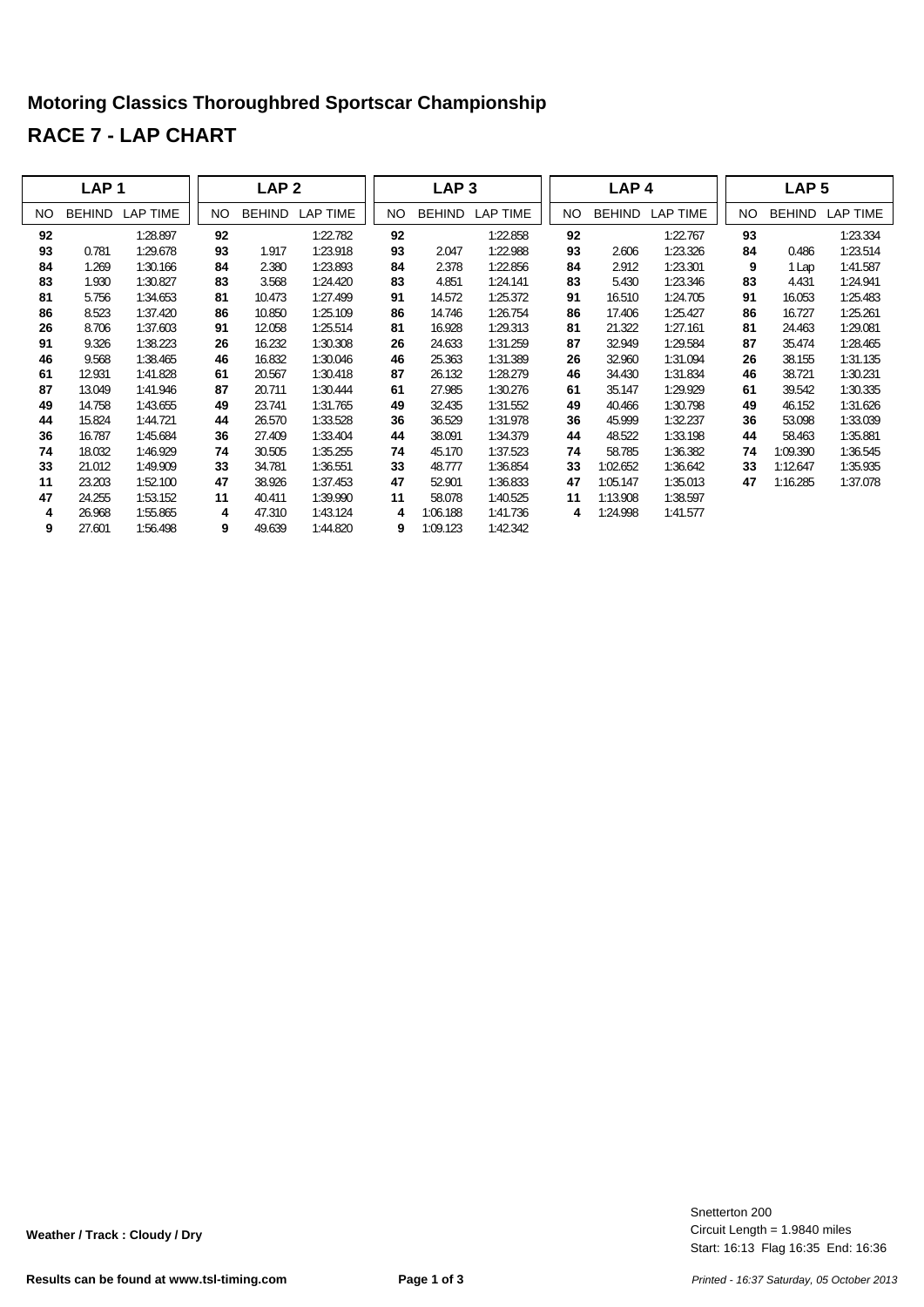#### **Motoring Classics Thoroughbred Sportscar Championship RACE 7 - LAP CHART**

|    | LAP <sub>6</sub> |                 |                | LAP <sub>7</sub> |                 |     | LAP <sub>8</sub> |          |                | LAP <sub>9</sub> |          |     | <b>LAP 10</b> |                 |
|----|------------------|-----------------|----------------|------------------|-----------------|-----|------------------|----------|----------------|------------------|----------|-----|---------------|-----------------|
| NO | <b>BEHIND</b>    | <b>LAP TIME</b> | NO.            | <b>BEHIND</b>    | <b>LAP TIME</b> | NO. | <b>BEHIND</b>    | LAP TIME | NO.            | <b>BEHIND</b>    | LAP TIME | NO. | <b>BEHIND</b> | <b>LAP TIME</b> |
| 93 |                  | 1:26.481        | 93             |                  | 1:44.625        | 93  |                  | 1:53.565 | 93             |                  | 1:54.112 | 93  |               | 2:26.820        |
| 84 | 0.257            | 1:26.252        | 84             | 0.662            | 1:45.030        | 84  | 0.475            | 1:53.378 | 84             | 0.531            | 1:54.168 | 84  | 0.670         | 2:26.959        |
| 11 | 1 Lap            | 1:41.012        | 83             | 1.670            | 1:43.368        | 83  | 1.155            | 1:53.050 | 83             | 1.414            | 1:54.371 | 83  | 1.462         | 2:26.868        |
| 83 | 2.927            | 1:24.977        | 11             | 1 Lap            | 1:45.084        | 11  | 1 Lap            | 1:52.777 | 11             | 1 Lap            | 1:54.308 | 11  | 1 Lap         | 2:26.745        |
| 86 | 15.649           | 1:25.403        | 86             | 39.506           | 2:08.482        | 86  | 36.989           | 1:51.048 | 86             | 29.995           | 1:47.118 | 86  | 3.326         | 2:00.151        |
| 4  | 1 Lap            | 1:43.799        | $\overline{4}$ | 1 Lap            | 2:09.181        | 4   | 1 Lap            | 1:51.256 | $\overline{4}$ | 1 Lap            | 1:47.694 | 4   | 1 Lap         | 1:58.617        |
| 91 | 17.610           | 1:28.038        | 91             | 41.252           | 2:08.267        | 91  | 38.998           | 1:51.311 | 91             | 32.443           | 1:47.557 | 91  | 4.538         | 1:58.915        |
| 9  | 1 Lap            | 1:45.797        | 9              | 1 Lap            | 2:06.036        | 9   | 1 Lap            | 1:51.256 | 9              | 1 Lap            | 1:48.374 | 9   | 1 Lap         | 1:58.268        |
| 81 | 26.416           | 1:28.434        | 81             | 43.149           | 2:01.358        | 81  | 40.761           | 1:51.177 | 81             | 35.476           | 1:48.827 | 81  | 6.593         | 1:57.937        |
| 26 | 42.511           | 1:30.837        | 26             | 1:27.996         | 2:30.110        | 26  | 1:32.315         | 1:57.884 | 26             | 1:14.542         | 1:36.339 | 26  | 22.537        | 1:34.815        |
| 46 | 46.434           | 1:34.194        | 61             | 1:28.743         | 2:25.921        | 61  | 1:33.462         | 1:58.284 | 61             | 1:17.345         | 1:37.995 | 61  | 26.961        | 1:36.436        |
| 61 | 47.447           | 1:34.386        | 46             | 1:29.203         | 2:27.394        | 46  | 1:35.173         | 1:59.535 | 49             | 1:25.245         | 1:43.627 | 49  | 31.042        | 1:32.617        |
| 49 | 50.826           | 1:31.155        | 49             | 1:30.036         | 2:23.835        | 49  | 1:35.730         | 1:59.259 | 36             | 1:26.121         | 1:43.217 | 36  | 32.944        | 1:33.643        |
| 36 | 1:01.462         | 1:34.845        | 36             | 1:31.162         | 2:14.325        | 36  | 1:37.016         | 1:59.419 | 44             | 1:26.817         | 1:38.431 | 44  | 36.852        | 1:36.855        |
| 44 | 1:08.779         | 1:36.797        | 44             | 1:32.206         | 2:08.052        | 44  | 1:42.498         | 2:03.857 | 74             | 1:34.291         | 1:41.816 | 74  | 47.229        | 1:39.758        |
| 74 | 1:24.807         | 1:41.898        | 74             | 1:32.893         | 1:52.711        | 74  | 1:46.587         | 2:07.259 | 33             | 1:35.365         | 1:41.930 | 33  | 47.998        | 1:39.453        |
| 33 | 1:26.828         | 1:40.662        | 33             | 1:33.811         | 1:51.608        | 33  | 1:47.547         | 2:07.301 | 47             | 1:35.738         | 1:42.293 | 47  | 48.361        | 1:39.443        |
| 47 | 1:27.482         | 1:37.678        | 47             | 1:34.252         | 1:51.395        | 47  | 1:47.557         | 2:06.870 |                |                  |          |     |               |                 |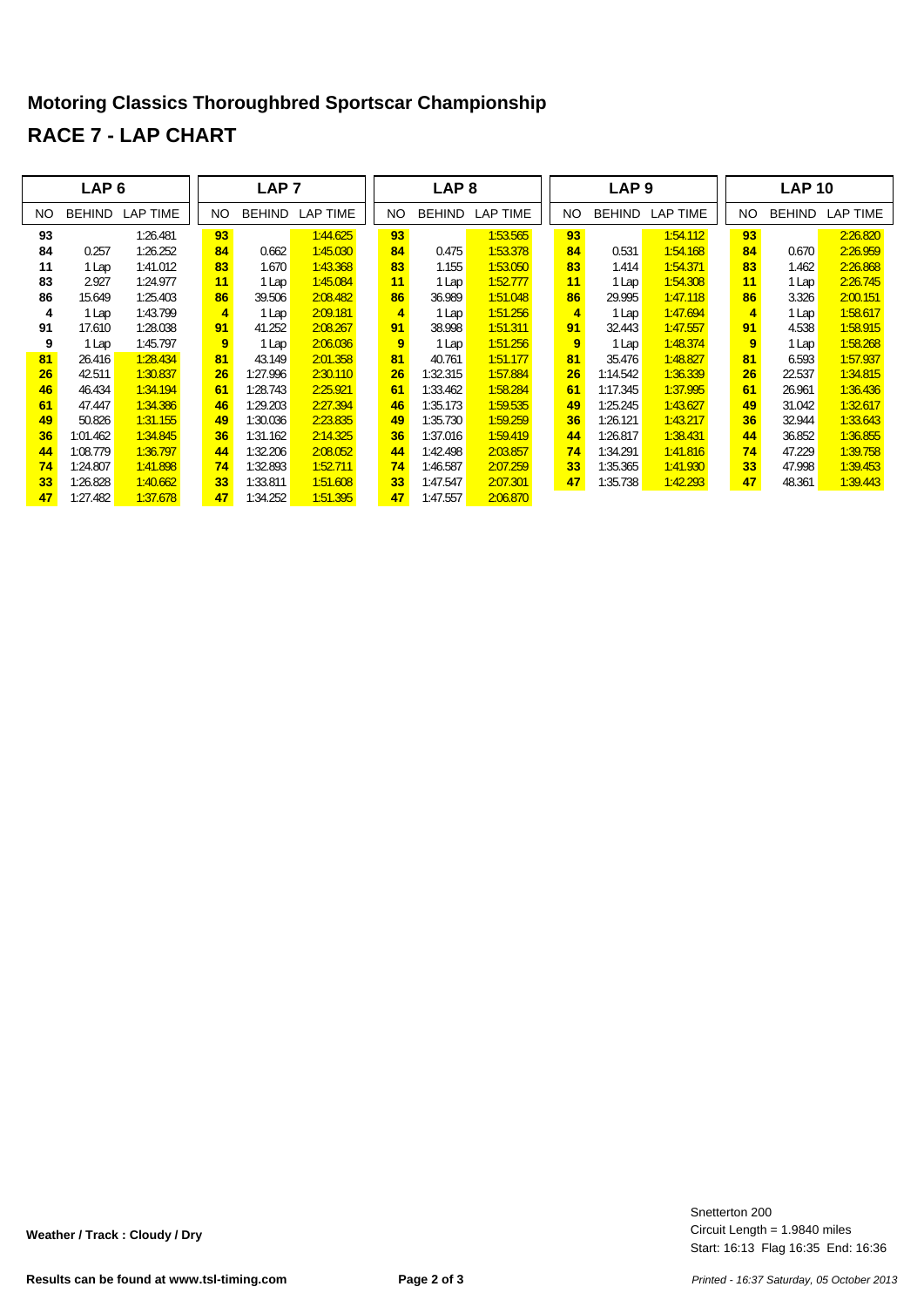### **Motoring Classics Thoroughbred Sportscar Championship RACE 7 - LAP CHART**

|     | <b>LAP 11</b> |                        |     | <b>LAP 12</b> |                 |     | <b>LAP 13</b> |                 |
|-----|---------------|------------------------|-----|---------------|-----------------|-----|---------------|-----------------|
| NO. |               | <b>BEHIND LAP TIME</b> | NO. |               | BEHIND LAP TIME | NO. |               | BEHIND LAP TIME |
| 93  |               | 2:06.009               | 93  |               | 1:23.192        | 93  |               | 1:23.417        |
| 84  | 0.656         | 2:05.995               | 84  | 0.176         | 1:22.712        | 84  | 0.162         | 1:23.403        |
| 83  | 3.463         | 2:08.010               | 83  | 3.939         | 1:23.668        | 83  | 5.949         | 1:25.427        |
| 86  | 4.206         | 2:06.889               | 86  | 7.030         | 1:26.016        | 86  | 8.961         | 1:25.348        |
| 11  | 1 Lap         | 2:10.473               | 91  | 9.227         | 1:25.488        | 91  | 10.034        | 1:24.224        |
| 91  | 6.931         | 2:08.402               | 81  | 15.422        | 1:28.404        | 81  | 21.697        | 1:29.692        |
| 4   | 1 Lap         | 2:10.407               | 26  | 19.070        | 1:31.422        | 26  | 25.030        | 1:29.377        |
| 81  | 10.210        | 2:09.626               | 61  | 21.181        | 1:31.990        | 61  | 26.868        | 1:29.104        |
| 26  | 10.840        | 1:54.312               | 11  | 1 Lap         | 1:38.479        | 36  | 30.503        | 1:31.054        |
| 9   | 1 Lap         | 2:11.006               | 36  | 22.866        | 1:31.192        | 44  | 36.645        | 1:34.463        |
| 61  | 12.383        | 1:51.431               | 49  | 25.254        | 1:34.205        | 11  | 1 Lap         | 1:38.658        |
| 49  | 14.241        | 1:49.208               | 44  | 25.599        | 1:33.393        | 49  | 38.249        | 1:36.412        |
| 36  | 14.866        | 1:47.931               | 4   | 1 Lap         | 1:41.657        | 74  | 42.563        | 1:34.743        |
| 44  | 15.398        | 1:44.555               | 9   | 1 Lap         | 1:43.084        | 33  | 43.371        | 1:34.838        |
| 74  | 20.827        | 1:39.607               | 74  | 31.237        | 1:33.602        | 47  | 44.720        | 1:35.184        |
| 33  | 21.471        | 1:39.482               | 33  | 31.950        | 1:33.671        | 4   | 1 Lap         | 1:42.271        |
| 47  | 21.852        | 1:39.500               | 47  | 32.953        | 1:34.293        | 9   | 1 Lap         | 1:41.493        |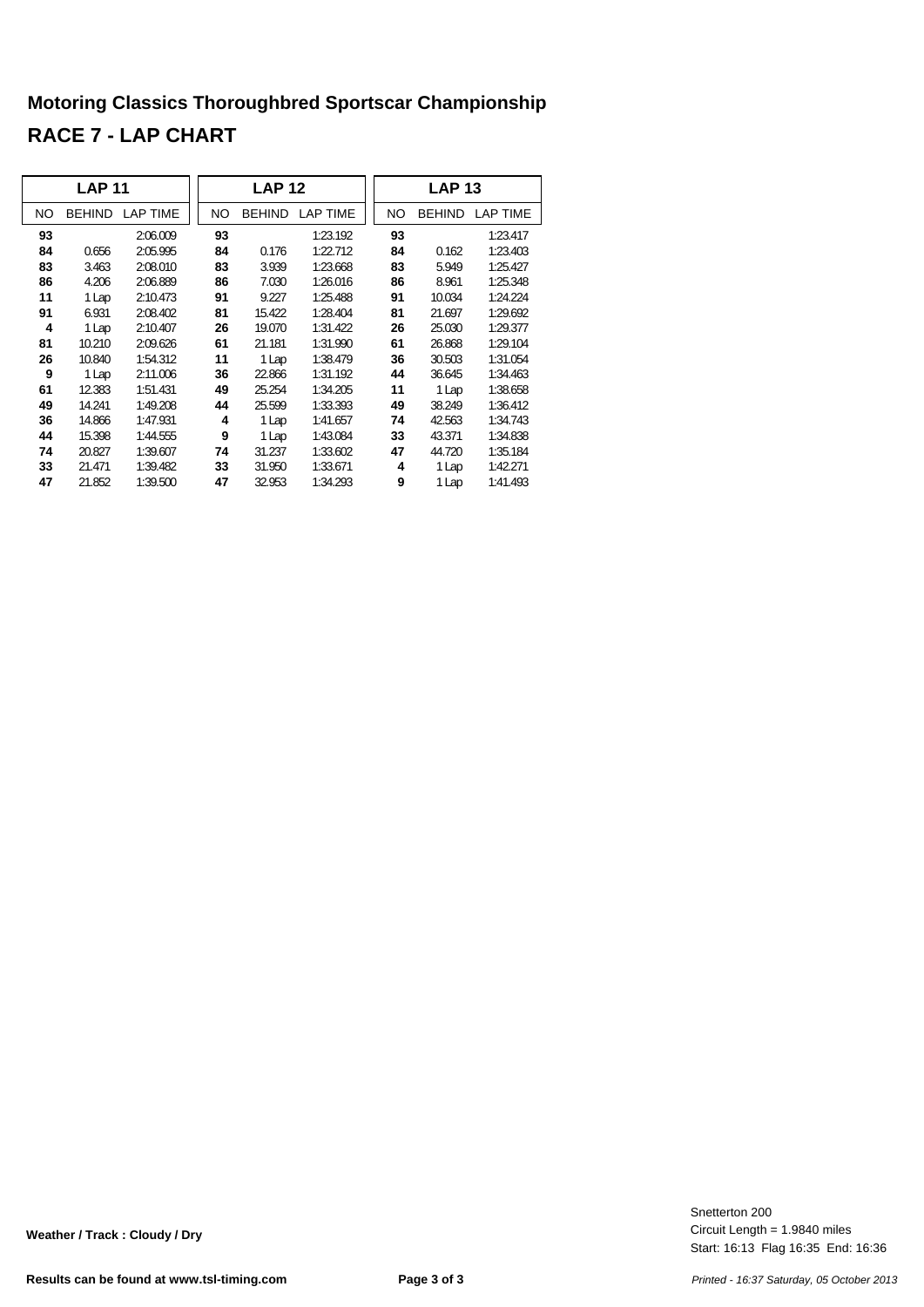## **Motoring Classics Thoroughbred Sportscar Championship RACE 7 - LAP ANALYSIS**

| P1               | 93 -                    |     | <b>Russell MCCARTHY</b> |            |                              |
|------------------|-------------------------|-----|-------------------------|------------|------------------------------|
| LAP              | <b>LAP TIME</b>         |     | <b>DIFF</b>             | <b>MPH</b> | <b>TIME OF DAY</b>           |
| $1 -$            | 1:29.678                |     | 6.690                   | 79.64      | 16:15:19.673                 |
| 2 -              | 1:23.918                |     | 0.930                   | 85.11      | 16:16:43.591                 |
| 3 -              | 1:22.988(1)             |     |                         | 86.06      | 16:18:06.579                 |
| 4 -              | $1:23.326$ (3)          |     | 0.338                   | 85.71      | 16:19:29.905                 |
| 5 -              | 1:23.334                |     | 0.346                   | 85.70      | 16:20:53.239                 |
| 6 -              | 1:26.481                |     | 3.493                   | 82.59      | 16:22:19.720                 |
| $7 -$            | 1:44.625                |     | 21.637                  | 68.26      | 16:24:04.345                 |
| $8 -$            | 1:53.565                |     | 30.577                  | 62.89      | 16:25:57.910                 |
| $9 -$            | 1:54.112                |     | 31.124                  | 62.59      | 16:27:52.022                 |
| $10 -$           | 2:26.820                |     | 1:03.832                | 48.64      | 16:30:18.842                 |
| $11 -$           | 2:06.009                |     | 43.021                  | 56.68      | 16:32:24.851                 |
| 12 -             | $1:23.192$ (2)          |     | 0.204                   | 85.85      | 16:33:48.043                 |
| $13 -$           | 1:23.417                |     | 0.429                   | 85.62      | 16:35:11.460                 |
| P <sub>2</sub>   | 84                      |     | <b>Ollie NEAVES</b>     |            |                              |
| LAP              | <b>LAP TIME</b>         |     | <b>DIFF</b>             | <b>MPH</b> | TIME OF DAY                  |
| $1 -$            | 1:30.166                |     | 7.454                   | 79.21      | 16:15:20.161                 |
| 2 -              | 1:23.893                |     | 1.181                   | 85.13      | 16:16:44.054                 |
| 3 -              | $1:22.856$ (2)          |     | 0.144                   | 86.20      | 16:18:06.910                 |
| 4 -              | 1:23.301                | (3) | 0.589                   | 85.74      | 16:19:30.211                 |
| 5 -              | 1:23.514                |     | 0.802                   | 85.52      | 16:20:53.725                 |
| 6 -              | 1:26.252                |     | 3.540                   | 82.81      | 16:22:19.977                 |
| $7 -$            | 1:45.030                |     | 22.318                  |            | 16:24:05.007                 |
|                  |                         |     |                         | 68.00      |                              |
| $8 -$            | 1:53.378                |     | 30.666                  | 62.99      | 16.25:58.385<br>16:27:52.553 |
| $9 -$            | 1:54.168                |     | 31.456                  | 62.56      |                              |
| $10 -$           | 2:26.959                |     | 1:04.247                | 48.60      | 16:30:19.512                 |
| $11 -$           | 2:05.995                |     | 43.283                  | 56.68      | 16:32:25.507                 |
| $12 -$<br>$13 -$ | 1:22.712(1)<br>1:23.403 |     |                         | 86.35      | 16:33:48.219<br>16:35:11.622 |
|                  |                         |     | 0.691                   | 85.63      |                              |
|                  |                         |     |                         |            |                              |
| P <sub>3</sub>   | 83                      |     | <b>Rob SPENCER</b>      |            |                              |
| LAP              | <b>LAP TIME</b>         |     | <b>DIFF</b>             | <b>MPH</b> | <b>TIME OF DAY</b>           |
| 1 -              | 1:30.827                |     | 7.481                   | 78.63      | 16:15:20.822                 |
| 2 -              | 1:24.420                |     | 1.074                   | 84.60      | 16:16:45.242                 |
| 3 -              | 1:24.141                | (3) | 0.795                   | 84.88      | 16:18:09.383                 |
| 4 -              | 1:23.346(1)             |     |                         | 85.69      | 16:19:32.729                 |
| 5 -              | 1:24.941                |     | 1.595                   | 84.08      | 16:20:57.670                 |
| 6 -              | 1:24.977                |     | 1.631                   | 84.05      | 16:22:22.647                 |
| $7 -$            | 1:43.368                |     | 20.022                  | 69.09      | 16.24:06.015                 |
| $8 -$            | 1:53.050                |     | 29.704                  | 63.18      | 16:25:59.065                 |
| $9 -$            | 1:54.371                |     | 31.025                  | 62.45      | 16:27:53.436                 |
| $10 -$           | 2:26.868                |     | 1:03.522                | 48.63      | <u>16:30:20.304</u>          |
| $11 -$           | 2:08.010                |     | 44.664                  | 55.79      | 16:32:28.314                 |
| $12 -$           | 1:23.668 (2)            |     | 0.322                   | 85.36      | 16:33:51.982                 |
| $13 -$           | 1:25.427                |     | 2.081                   | 83.60      | 16:35:17.409                 |
| <b>P4</b>        | 86                      |     | <b>Neil FOWLER</b>      |            |                              |
| LAP              | <b>LAP TIME</b>         |     | DIFF                    | <b>MPH</b> | <b>TIME OF DAY</b>           |
| $1 -$            | 1:37.420                |     | 12.311                  | 73.31      | 16:15:27.415                 |
| 2 -              | 1:25.109(1)             |     |                         | 83.92      | 16:16:52.524                 |
| 3 -              | 1:26.754                |     | 1.645                   | 82.33      | 16:18:19.278                 |
| 4 -              | 1:25.427                |     | 0.318                   | 83.60      | 16:19:44.705                 |
| 5 -              | 1:25.261                | (2) | 0.152                   | 83.77      | 16:21:09.966                 |
| 6 -              | 1:25.403                |     | 0.294                   | 83.63      | 16:22:35.369                 |
| $7 -$            | 2:08.482                |     | 43.373                  | 55.59      | 16:24:43.851                 |
| $8 -$            | 1:51.048                |     | 25.939                  | 64.31      | 16.26:34.899                 |
| $9 -$            | 1:47.118                |     | 22.009                  | 66.67      | <u>16:28:22.017</u>          |
| $10 -$           | 2:00.151                |     | 35.042                  | 59.44      | 16:30:22.168                 |
| 11 -             | 2:06.889                |     | 41.780                  | 56.28      | 16:32:29.057                 |

**Weather / Track : Cloudy / Dry**

| DIFF = Difference To Personal Best Lap |  |  |  |  |
|----------------------------------------|--|--|--|--|
|----------------------------------------|--|--|--|--|

| $12 -$<br>$13 -$ | 1:26.016<br>$1:25.348$ (3) | 0.907<br>0.239   | 83.03<br>83.68 | 16:33:55.073<br>16:35:20.421 |
|------------------|----------------------------|------------------|----------------|------------------------------|
| P <sub>5</sub>   | lan PRIOR<br>91            |                  |                |                              |
| LAP              | <b>LAP TIME</b>            | DIFF             | MPH            | TIME OF DAY                  |
| 1 -              | 1:38.223                   | 13.999           | 72.71          | 16:15:28.218                 |
| $2 -$            | 1:25.514                   | 1.290            | 83.52          | 16:16:53.732                 |
| 3 -              | 1:25.372<br>(3)            | 1.148            | 83.66          | 16:18:19.104                 |
| 4 -              | 1:24.705<br>(2)            | 0.481            | 84.32          | 16:19:43.809                 |
| 5 -              | 1:25.483                   | 1.259            | 83.55          | 16:21:09.292                 |
| 6 -              | 1:28.038                   | 3.814            | 81.13          | 16:22:37.330                 |
| $7 -$            | 2:08.267                   | 44.043           | 55.68          | 16:24:45.597                 |
| $8 -$            | 1:51.311                   | 27.087           | 64.16          | 16:26:36.908                 |
| $9 -$            | 1:47.557                   | 23.333           | 66.40          | 16:28:24.465                 |
| $10 -$<br>$11 -$ | <u>1:58.915</u>            | 34.691<br>44.178 | 60.06          | 16:30:23.380                 |
| $12 -$           | 2:08.402<br>1:25.488       | 1.264            | 55.62          | 16:32:31.782<br>16:33:57.270 |
| $13 -$           | 1:24.224(1)                |                  | 83.55<br>84.80 | 16:35:21.494                 |
|                  |                            |                  |                |                              |
| P <sub>6</sub>   | <b>Ken DEAMER</b><br>81    |                  |                |                              |
| LAP              | <b>LAP TIME</b>            | DIFF             | <b>MPH</b>     | TIME OF DAY                  |
| $1 -$            | 1:34.653                   | 7.492            | 75.46          | 16:15:24.648                 |
| 2 -              | 1:27.499<br>(2)            | 0.338            | 81.62          | 16:16:52.147                 |
| 3 -              | 1:29.313                   | 2.152            | 79.97          | 16:18:21.460                 |
| 4 -              | 1:27.161(1)                |                  | 81.94          | 16:19:48.621                 |
| 5 -              | 1:29.081                   | 1.920            | 80.18          | 16:21:17.702                 |
| $6 -$            | 1:28.434                   | 1.273            | 80.76          | 16:22:46.136                 |
| $7 -$            | 2:01.358                   | 34.197           | 58.85          | 16:24:47.494                 |
| $8 -$<br>$9 -$   | 1:51.177<br>1:48.827       | 24.016<br>21.666 | 64.24          | 16:26:38.671<br>16:28:27.498 |
| $10 -$           | 1:57.937                   | 30.776           | 65.63<br>60.56 | 16:30:25.435                 |
| $11 -$           | 2:09.626                   | 42.465           | 55.10          | 16:32:35.061                 |
| $12 -$           | 1:28.404<br>(3)            | 1.243            | 80.79          | 16:34:03.465                 |
| $13 -$           | 1:29.692                   | 2.531            | 79.63          | 16:35:33.157                 |
| P7               | <b>Peter BARNARD</b><br>26 |                  |                |                              |
| LAP              | <b>LAP TIME</b>            | DIFF             | <b>MPH</b>     | TIME OF DAY                  |
|                  |                            |                  |                |                              |
| $1 -$            | 1:37.603                   | 8.226            | 73.17          | 16:15:27.598                 |
| $2 -$            | $1:30.308$ (2)             | 0.931            | 79.09          | 16:16:57.906                 |
| 3 -<br>4 -       | 1:31.259<br>1:31.094       | 1.882<br>1.717   | 78.26<br>78.40 | 16:18:29.165<br>16:20:00.259 |
| 5 -              | 1:31.135                   | 1.758            | 78.37          | 16:21:31.394                 |
| $6 -$            | <u>1:30.837  </u><br>(3)   | 1.460            | 78.63          | <u>16:23:02.231</u>          |
| $7 -$            | 2:30.110                   | 1:00.733         | 47.58          | 16:25:32.341                 |
| $8 -$            | 1:57.884                   | 28.507           | 60.58          | 16:27:30.225                 |
| $9 -$            | 1:36.339                   | 6.962            | 74.13          | 16:29:06.564                 |
| $10 -$           | <u>1:34.815</u>            | 5.438            | 75.33          | 16:30:41.379                 |
| $11 -$           | 1:54.312                   | 24.935           | 62.48          | 16:32:35.691                 |
| 12 -             | 1:31.422                   | 2.045            | 78.12          | 16:34:07.113                 |
| $13 -$           | 1:29.377 (1)               |                  | 79.91          | 16:35:36.490                 |
| P8               | <b>Tim FALCE</b><br>61     |                  |                |                              |
| LAP              | <b>LAP TIME</b>            | <b>DIFF</b>      | <b>MPH</b>     | TIME OF DAY                  |
| 1 -              | 1:41.828                   | 12.724           | 70.14          | 16:15:31.823                 |
| 2 -              | 1:30.418                   | 1.314            | 78.99          | 16:17:02.241                 |
| 3 -              | 1:30.276<br>(3)            | 1.172            | 79.11          | 16:18:32.517                 |
| 4 -              | 1:29.929<br>(2)            | 0.825            | 79.42          | 16:20:02.446                 |
| 5 -              | 1:30.335                   | 1.231            | 79.06          | 16:21:32.781                 |
| $6 -$            | 1:34.386                   | 5.282            | 75.67          | 16:23:07.167                 |
| $7 -$            | 2:25.921                   | 56.817           | 48.94          | 16:25:33.088                 |

DIFF = Difference To Personal Best Lap

Snetterton 200

8 - 1:58.284 29.180 60.38 16:27:31.372

Start: 16:13 Flag 16:35 End: 16:36 Circuit Length = 1.9840 miles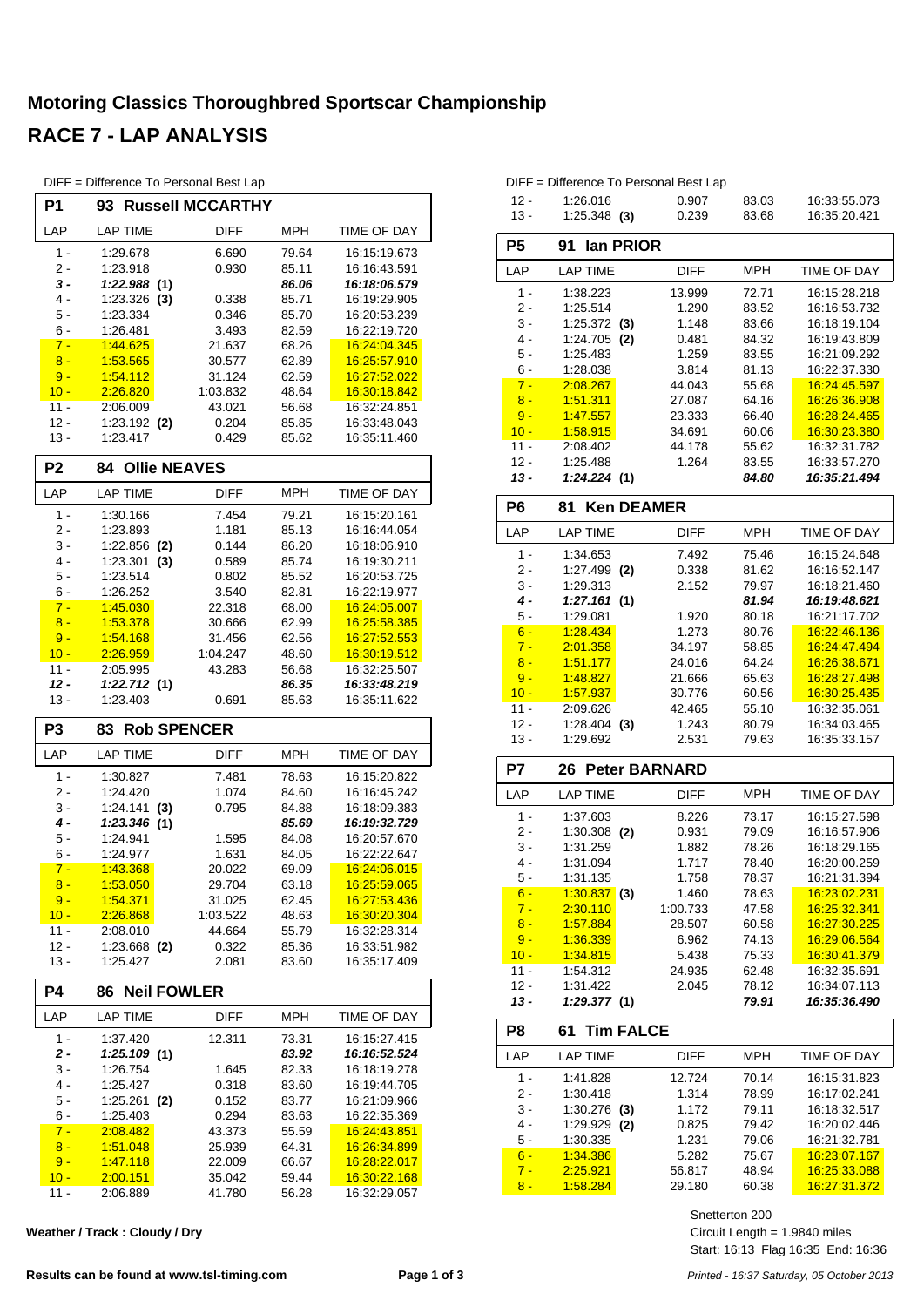## **Motoring Classics Thoroughbred Sportscar Championship RACE 7 - LAP ANALYSIS**

| DIFF = Difference To Personal Best Lap |                                |                 |                |                              |  |  |  |  |  |
|----------------------------------------|--------------------------------|-----------------|----------------|------------------------------|--|--|--|--|--|
| $9 -$                                  | 1:37.995                       | 8.891           | 72.88          | 16:29:09.367                 |  |  |  |  |  |
| $10 -$                                 | 1:36.436                       | 7.332           | 74.06          | 16:30:45.803                 |  |  |  |  |  |
| $11 -$                                 | 1:51.431                       | 22.327          | 64.09          | 16:32:37.234                 |  |  |  |  |  |
| 12 -                                   | 1:31.990                       | 2.886           | 77.64          | 16:34:09.224                 |  |  |  |  |  |
| $13 -$                                 | 1:29.104(1)                    |                 | 80.15          | 16:35:38.328                 |  |  |  |  |  |
| P <sub>9</sub>                         | <b>Colin JONES</b><br>36       |                 |                |                              |  |  |  |  |  |
| LAP                                    | <b>LAP TIME</b>                | <b>DIFF</b>     | <b>MPH</b>     | TIME OF DAY                  |  |  |  |  |  |
| 1 -                                    | 1:45.684                       | 14.630          | 67.58          | 16:15:35.679                 |  |  |  |  |  |
| 2 -                                    | 1:33.404                       | 2.350           | 76.46          | 16:17:09.083                 |  |  |  |  |  |
| 3 -                                    | 1:31.978<br>(3)                | 0.924           | 77.65          | 16:18:41.061                 |  |  |  |  |  |
| $4 -$<br>$5 -$                         | 1:32.237<br>1:33.039           | 1.183<br>1.985  | 77.43<br>76.76 | 16:20:13.298<br>16:21:46.337 |  |  |  |  |  |
| $6 -$                                  | 1:34.845                       | 3.791           | 75.30          | 16:23:21.182                 |  |  |  |  |  |
| $7 -$                                  | 2:14.325                       | 43.271          | 53.17          | 16.25:35.507                 |  |  |  |  |  |
| $8 -$                                  | 1:59.419                       | 28.365          | 59.81          | 16:27:34.926                 |  |  |  |  |  |
| $9 -$                                  | 1:43.217                       | 12.163          | 69.19          | 16:29:18.143                 |  |  |  |  |  |
| $10 -$                                 | 1:33.643                       | 2.589           | 76.27          | 16:30:51.786                 |  |  |  |  |  |
| $11 -$                                 | 1:47.931                       | 16.877          | 66.17          | 16:32:39.717                 |  |  |  |  |  |
| $12 -$<br>13 -                         | 1:31.192<br>(2)<br>1:31.054(1) | 0.138           | 78.32<br>78.44 | 16:34:10.909<br>16:35:41.963 |  |  |  |  |  |
| <b>P10</b>                             | <b>Paul KHOURI</b><br>44       |                 |                |                              |  |  |  |  |  |
| LAP                                    | <b>LAP TIME</b>                | <b>DIFF</b>     | <b>MPH</b>     | TIME OF DAY                  |  |  |  |  |  |
| 1 -                                    | 1:44.721                       | 11.523          | 68.20          | 16:15:34.716                 |  |  |  |  |  |
| 2 -                                    | $1:33.528$ (3)                 | 0.330           | 76.36          | 16:17:08.244                 |  |  |  |  |  |
| 3 -                                    | 1:34.379                       | 1.181           | 75.67          | 16:18:42.623                 |  |  |  |  |  |
| 4 -                                    | 1:33.198(1)                    |                 | 76.63          | 16:20:15.821                 |  |  |  |  |  |
| 5 -                                    | 1:35.881                       | 2.683           | 74.49          | 16:21:51.702                 |  |  |  |  |  |
| $6 -$                                  | 1:36.797                       | 3.599           | 73.78          | 16:23:28.499                 |  |  |  |  |  |
| $7 -$<br>$8 -$                         | 2:08.052<br>2:03.857           | 34.854          | 55.77          | 16:25:36.551<br>16:27:40.408 |  |  |  |  |  |
| $9 -$                                  | 1:38.431                       | 30.659<br>5.233 | 57.66<br>72.56 | 16:29:18.839                 |  |  |  |  |  |
| $10 -$                                 | 1:36.855                       | 3.657           | 73.74          | 16:30:55.694                 |  |  |  |  |  |
| 11 -                                   | 1:44.555                       | 11.357          | 68.31          | 16:32:40.249                 |  |  |  |  |  |
| $12 -$                                 | 1:33.393<br>(2)                | 0.195           | 76.47          | 16:34:13.642                 |  |  |  |  |  |
| 13 -                                   | 1:34.463                       | 1.265           | 75.61          | 16:35:48.105                 |  |  |  |  |  |
| <b>P11</b>                             | <b>Mark SCOTT</b><br>49        |                 |                |                              |  |  |  |  |  |
| LAP                                    | <b>LAP TIME</b>                | <b>DIFF</b>     | <b>MPH</b>     | TIME OF DAY                  |  |  |  |  |  |
| 1 -                                    | 1:43.655                       | 12.857          | 68.90          | 16:15:33.650                 |  |  |  |  |  |
| $2 -$                                  | 1:31.765                       | 0.967           | 77.83          | 16:17:05.415                 |  |  |  |  |  |
| 3 -<br>4 -                             | 1:31.552<br>(3)                | 0.754           | 78.01          | 16:18:36.967                 |  |  |  |  |  |
| 5 -                                    | 1:30.798<br>(1)<br>1:31.626    | 0.828           | 78.66<br>77.95 | 16:20:07.765<br>16:21:39.391 |  |  |  |  |  |
| $6 -$                                  | $1:31.155$ (2)                 | 0.357           | 78.35          | 16:23:10.546                 |  |  |  |  |  |
| $7 -$                                  | 2:23.835                       | 53.037          | 49.65          | 16:25:34.381                 |  |  |  |  |  |
| $8 -$                                  | 1:59.259                       | 28.461          | 59.89          | 16:27:33.640                 |  |  |  |  |  |
| $9 -$                                  | 1:43.627                       | 12.829          | 68.92          | 16:29:17.267                 |  |  |  |  |  |
| $10 -$<br>11 -                         | <u>1:32.617</u>                | 1.819<br>18.410 | 77.11<br>65.40 | <u>16:30:49.884</u>          |  |  |  |  |  |
| 12 -                                   | 1:49.208<br>1:34.205           | 3.407           | 75.81          | 16:32:39.092<br>16:34:13.297 |  |  |  |  |  |
| $13 -$                                 | 1:36.412                       | 5.614           | 74.08          | 16:35:49.709                 |  |  |  |  |  |
| <b>P12</b>                             | 74<br><b>Phillip LAMBE</b>     |                 |                |                              |  |  |  |  |  |
| LAP                                    | <b>LAP TIME</b>                | <b>DIFF</b>     | <b>MPH</b>     | TIME OF DAY                  |  |  |  |  |  |
| 1 -                                    | 1:46.929                       | 13.327          | 66.79          | 16:15:36.924                 |  |  |  |  |  |
| 2 -                                    | 1:35.255(3)                    | 1.653           | 74.98          | 16:17:12.179                 |  |  |  |  |  |
| 3 -                                    | 1:37.523                       | 3.921           | 73.23          | 16:18:49.702                 |  |  |  |  |  |
| 4 -                                    | 1:36.382                       | 2.780           | 74.10          | 16:20:26.084                 |  |  |  |  |  |
| $5 -$                                  | 1:36.545                       | 2.943           | 73.98          | 16:22:02.629                 |  |  |  |  |  |

**Weather / Track : Cloudy / Dry**

| DIFF = Difference To Personal Best Lap              |                            |                     |                |                                     |  |  |  |  |  |
|-----------------------------------------------------|----------------------------|---------------------|----------------|-------------------------------------|--|--|--|--|--|
| $6 -$                                               | 1:41.898                   | 8.296               | 70.09          | 16:23:44.527                        |  |  |  |  |  |
| $7 -$                                               | 1:52.711                   | 19.109              | 63.37          | 16:25:37.238                        |  |  |  |  |  |
| $8 -$                                               | 2:07.259                   | 33.657              | 56.12          | 16:27:44.497                        |  |  |  |  |  |
| $9 -$                                               | 1:41.816                   | 8.214               | 70.15          | <u>16:29:26.313</u>                 |  |  |  |  |  |
| $10 -$<br>$11 -$                                    | 1:39.758<br>1:39.607       | 6.156<br>6.005      | 71.59<br>71.70 | 16:31:06.071<br>16:32:45.678        |  |  |  |  |  |
| 12 -                                                | 1:33.602(1)                |                     | 76.30          | 16:34:19.280                        |  |  |  |  |  |
| 13 -                                                | $1:34.743$ (2)             | 1.141               | 75.38          | 16:35:54.023                        |  |  |  |  |  |
| P <sub>13</sub><br><b>Christopher FORREST</b><br>33 |                            |                     |                |                                     |  |  |  |  |  |
|                                                     |                            |                     |                |                                     |  |  |  |  |  |
| LAP                                                 | <b>LAP TIME</b>            | DIFF                | <b>MPH</b>     | TIME OF DAY                         |  |  |  |  |  |
| 1 -<br>$2 -$                                        | 1:49.909                   | 16.238              | 64.98          | 16:15:39.904                        |  |  |  |  |  |
| 3 -                                                 | 1:36.551<br>1:36.854       | 2.880<br>3.183      | 73.97<br>73.74 | 16:17:16.455<br>16:18:53.309        |  |  |  |  |  |
| $4 -$                                               | 1:36.642                   | 2.971               | 73.90          | 16:20:29.951                        |  |  |  |  |  |
| 5 -                                                 | 1:35.935                   | (3)<br>2.264        | 74.45          | 16:22:05.886                        |  |  |  |  |  |
| $6 -$                                               | 1:40.662                   | 6.991               | 70.95          | 16:23:46.548                        |  |  |  |  |  |
| $7 -$                                               | 1:51.608                   | 17.937              | 63.99          | 16:25:38.156                        |  |  |  |  |  |
| $8 -$                                               | 2:07.301                   | 33.630              | 56.10          | 16:27:45.457                        |  |  |  |  |  |
| $9 -$                                               | 1:41.930                   | 8.259               | 70.07          | 16:29:27.387                        |  |  |  |  |  |
| $10 -$<br>11 -                                      | 1:39.453<br>1:39.482       | 5.782               | 71.81<br>71.79 | 16:31:06.840                        |  |  |  |  |  |
| 12 -                                                | 1:33.671 (1)               | 5.811               | 76.25          | 16:32:46.322<br>16:34:19.993        |  |  |  |  |  |
| 13 -                                                | 1:34.838                   | 1.167<br>(2)        | 75.31          | 16:35:54.831                        |  |  |  |  |  |
|                                                     |                            |                     |                |                                     |  |  |  |  |  |
| P <sub>14</sub>                                     | 47                         | <b>Mike MASON</b>   |                |                                     |  |  |  |  |  |
| LAP                                                 | <b>LAP TIME</b>            | <b>DIFF</b>         | <b>MPH</b>     | TIME OF DAY                         |  |  |  |  |  |
| $1 -$                                               | 1:53.152                   | 18.859              | 63.12          | 16:15:43.147                        |  |  |  |  |  |
| $2 -$                                               | 1:37.453                   | 3.160               | 73.29          | 16:17:20.600                        |  |  |  |  |  |
| $3 -$<br>$4 -$                                      | 1:36.833                   | 2.540<br>0.720      | 73.76<br>75.17 | 16:18:57.433<br>16:20:32.446        |  |  |  |  |  |
| 5 -                                                 | $1:35.013$ (2)<br>1:37.078 | 2.785               | 73.57          | 16:22:09.524                        |  |  |  |  |  |
| $6 -$                                               | 1:37.678                   | 3.385               | 73.12          | 16:23:47.202                        |  |  |  |  |  |
| $7 -$                                               | 1:51.395                   | 17.102              | 64.11          | 16:25:38.597                        |  |  |  |  |  |
| $8 -$                                               | 2:06.870                   | 32.577              | 56.29          | 16:27:45.467                        |  |  |  |  |  |
| $9 -$                                               | 1:42.293                   | 8.000               | 69.82          | 16:29:27.760                        |  |  |  |  |  |
| $10 -$                                              | 1:39.443                   | 5.150               | 71.82          | 16:31:07.203                        |  |  |  |  |  |
| 11 -                                                | 1:39.500                   | 5.207               | 71.78          | 16:32:46.703                        |  |  |  |  |  |
| 12 -<br>13 -                                        | 1:34.293<br>$1:35.184$ (3) | (1)<br>0.891        | 75.74<br>75.03 | 16:34:20.996<br>16:35:56.180        |  |  |  |  |  |
|                                                     |                            |                     |                |                                     |  |  |  |  |  |
| P <sub>15</sub>                                     | 11                         | <b>Martyn CLEWS</b> |                |                                     |  |  |  |  |  |
| LAP                                                 | LAP TIME                   | DIFF                | <b>MPH</b>     | TIME OF DAY                         |  |  |  |  |  |
| $1 -$                                               | 1:52.100                   | 13.621              | 63.71          | 16:15:42.095                        |  |  |  |  |  |
| 2 -                                                 | 1:39.990                   | 1.511               | 71.43          | 16:17:22.085                        |  |  |  |  |  |
| 3 -                                                 | 1:40.525                   | 2.046               | 71.05          | 16:19:02.610                        |  |  |  |  |  |
| 4 -                                                 | 1:38.597 (2)               | 0.118               | 72.44          | 16:20:41.207                        |  |  |  |  |  |
| 5 -<br>$6 -$                                        | 1:41.012<br>1:45.084       | 2.533<br>6.605      | 70.70<br>67.96 | 16:22:22.219<br><u>16:24:07.303</u> |  |  |  |  |  |
| $7 -$                                               | <u>1:52.777</u>            | 14.298              | 63.33          | <u>16:26:00.080</u>                 |  |  |  |  |  |
| $8 -$                                               | 1:54.308                   | 15.829              | 62.48          | 16:27:54.388                        |  |  |  |  |  |
| $9 -$                                               | <u>2:26.745</u>            | 48.266              | 48.67          | <u>16:30:21.133</u>                 |  |  |  |  |  |
| 10 -                                                | 2:10.473                   | 31.994              | 54.74          | 16:32:31.606                        |  |  |  |  |  |
| $11 -$                                              | 1:38.479(1)                |                     | 72.52          | 16:34:10.085                        |  |  |  |  |  |
| $12 -$                                              | $1:38.658$ (3)             | 0.179               | 72.39          | 16:35:48.743                        |  |  |  |  |  |
| 4 Peter HISCOCKS<br><b>P16</b>                      |                            |                     |                |                                     |  |  |  |  |  |
|                                                     |                            |                     |                |                                     |  |  |  |  |  |
| LAP                                                 | <b>LAP TIME</b>            | DIFF                | MPH            | TIME OF DAY                         |  |  |  |  |  |
| $1 -$                                               | 1:55.865                   | 14.288              | 61.64          | 16:15:45.860                        |  |  |  |  |  |
| 2 -                                                 | 1:43.124                   | 1.547               | 69.26          | 16:17:28.984                        |  |  |  |  |  |

Snetterton 200

Start: 16:13 Flag 16:35 End: 16:36 Circuit Length = 1.9840 miles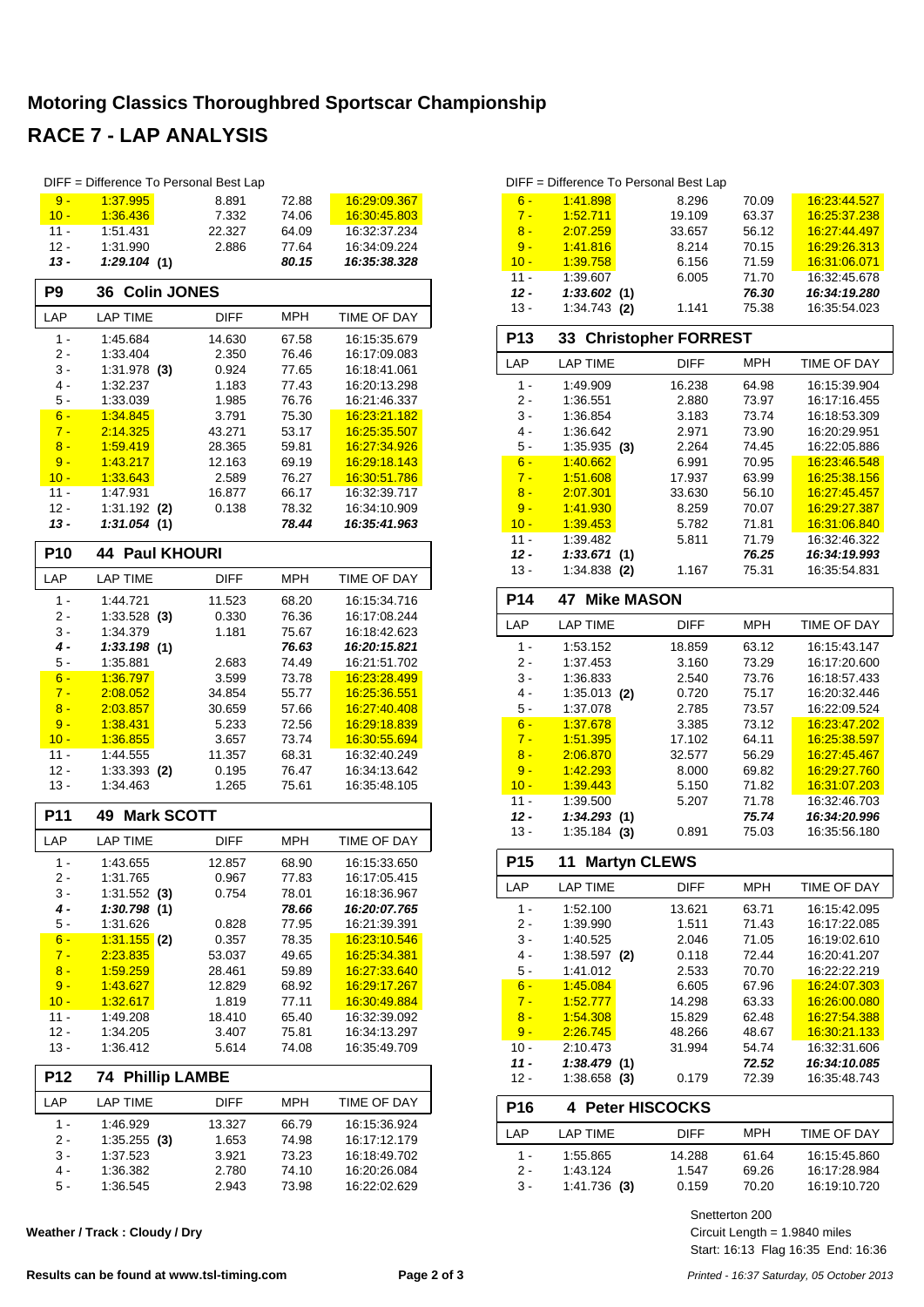#### **Motoring Classics Thoroughbred Sportscar Championship RACE 7 - LAP ANALYSIS**

|                 | DIFF = Difference To Personal Best Lap |                         |            |              |
|-----------------|----------------------------------------|-------------------------|------------|--------------|
| 4 -             | 1:41.577(1)                            |                         | 70.31      | 16:20:52.297 |
| 5 -             | 1:43.799                               | 2.222                   | 68.81      | 16:22:36.096 |
| $6 -$           | 2:09.181                               | 27.604                  | 55.29      | 16:24:45.277 |
| $7 -$           | 1:51.256                               | 9.679                   | 64.19      | 16.26:36.533 |
| $8 -$           | 1:47.694                               | 6.117                   | 66.32      | 16:28:24.227 |
| $9 -$           | 1:58.617                               | 17.040                  | 60.21      | 16:30:22.844 |
| $10 -$          | 2:10.407                               | 28.830                  | 54.77      | 16:32:33.251 |
| $11 -$          | 1:41.657<br>(2)                        | 0.080                   | 70.26      | 16:34:14.908 |
| $12 -$          | 1:42.271                               | 0.694                   | 69.83      | 16:35:57.179 |
|                 |                                        |                         |            |              |
| <b>P17</b>      | 9                                      | <b>Carl RICHARDSON</b>  |            |              |
| LAP             | <b>LAP TIME</b>                        | <b>DIFF</b>             | <b>MPH</b> | TIME OF DAY  |
| $1 -$           | 1:56.498                               | 15.005                  | 61.31      | 16:15:46.493 |
| 2 -             | 1:44.820                               | 3.327                   | 68.14      | 16:17:31.313 |
| 3 -             | $1:42.342$ (3)                         | 0.849                   | 69.79      | 16:19:13.655 |
| $4 -$           | 1:41.587<br>(2)                        | 0.094                   | 70.30      | 16:20:55.242 |
| $5 -$           | 1:45.797                               | 4.304                   | 67.51      | 16:22:41.039 |
| $6 -$           | 2:06.036                               | 24.543                  | 56.67      | 16:24:47.075 |
| $7 -$           | 1:51.256                               | 9.763                   | 64.19      | 16.26:38.331 |
| $8 -$           | 1:48.374                               | 6.881                   | 65.90      | 16.28.26.705 |
| $9 -$           | 1:58.268                               | 16.775                  | 60.39      | 16:30:24.973 |
| 10 -            | 2:11.006                               | 29.513                  | 54.52      | 16:32:35.979 |
| $11 -$          | 1:43.084                               | 1.591                   | 69.28      | 16:34:19.063 |
| 12 -            | 1:41.493(1)                            |                         | 70.37      | 16:36:00.556 |
| <b>P18</b>      | <b>Simon CRIPPS</b><br>46              |                         |            |              |
| LAP             | <b>LAP TIME</b>                        | DIFF                    | <b>MPH</b> | TIME OF DAY  |
| $1 -$           | 1:38.465                               | 8.419                   | 72.53      | 16:15:28.460 |
| $2 -$           | 1:30.046(1)                            |                         | 79.32      | 16:16:58.506 |
| 3 -             | $1:31.389$ (3)                         | 1.343                   | 78.15      | 16:18:29.895 |
| 4 -             | 1:31.834                               | 1.788                   | 77.77      | 16:20:01.729 |
| 5 -             | 1:30.231<br>(2)                        | 0.185                   | 79.15      | 16:21:31.960 |
| $6 -$           | 1:34.194                               | 4.148                   | 75.82      | 16:23:06.154 |
| $7 -$           | 2:27.394                               | 57.348                  | 48.45      | 16:25:33.548 |
| $8 -$           | 1:59.535                               | 29.489                  | 59.75      | 16:27:33.083 |
|                 |                                        |                         |            |              |
| P <sub>19</sub> | 87                                     | <b>Joe PARRINGTON</b>   |            |              |
| LAP             | <b>LAP TIME</b>                        | DIFF                    | <b>MPH</b> | TIME OF DAY  |
| $1 -$           | 1:41.946                               | 13.667                  | 70.06      | 16:15:31.941 |
| 2 -             | 1:30.444                               | 2.165                   | 78.97      | 16:17:02.385 |
| 3 -             | 1:28.279(1)                            |                         | 80.90      | 16:18:30.664 |
| 4 -             | $1:29.584$ (3)                         | 1.305                   | 79.73      | 16:20:00.248 |
| 5 -             | $1:28.465$ (2)                         | 0.186                   | 80.73      | 16:21:28.713 |
| P <sub>20</sub> | 92                                     | <b>Spencer MCCARTHY</b> |            |              |
| LAP             | <b>LAP TIME</b>                        | <b>DIFF</b>             | <b>MPH</b> | TIME OF DAY  |
| 1 -             | 1:28.897                               | 6.130                   | 80.34      | 16:15:18.892 |
| 2 -             | $1:22.782$ (2)                         | 0.015                   | 86.28      | 16:16:41.674 |
|                 |                                        |                         |            |              |
| $3 -$           | $1:22.858$ (3)                         | 0.091                   | 86.20      | 16:18:04.532 |

Start: 16:13 Flag 16:35 End: 16:36 Circuit Length = 1.9840 miles Snetterton 200